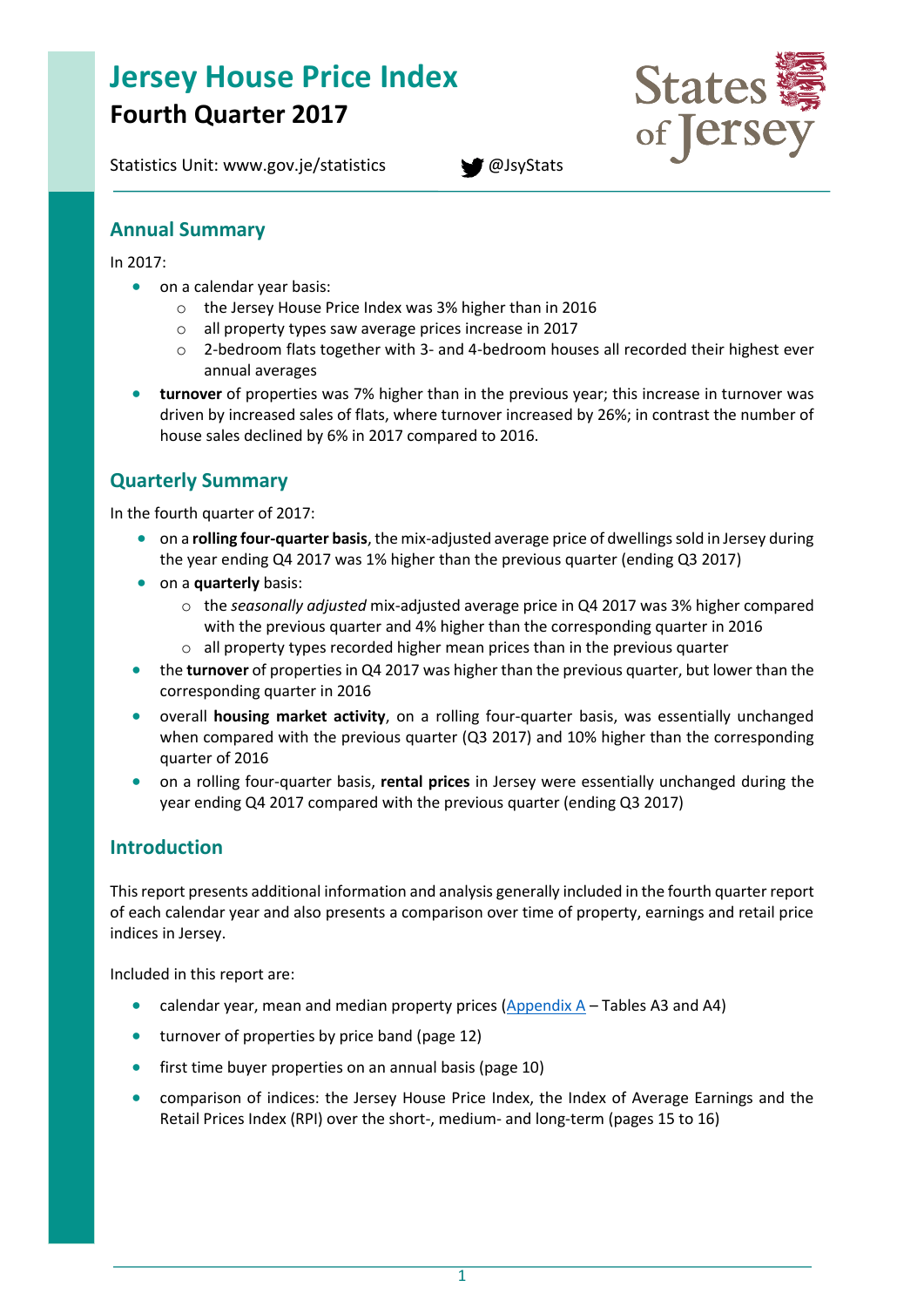### **Overall mix-adjusted Index**

135

140

The Jersey House Price Index measures the combined average price of 1- and 2-bedroom flats and 2-, 3- and 4-bedroom houses. The index includes share transfer properties.

Figure 1 shows the Jersey House Price Index from 2002 to 2017 on a non-seasonally adjusted basis and also the rolling four-quarter average (see [Note 6](#page-17-0) and [Appendix A\)](#page-18-0). Figure 2 shows the Jersey House Price Index in the more recent period from 2008 to 2017.



#### Figure 1 – Jersey House Price Index, Q1 2002 to Q4 2017

On a rolling four-quarter basis, the Jersey House Price Index during the year ending Q4 2017 was 1% higher than the previous quarter (ending Q3 2017).

2008 2009 2010 2011 2012 2013 2014 2015 2016 2017 2018

On a quarterly basis, the *seasonally adjusted* average price in Q4 2017 was 3% higher when compared with the previous quarter and 4% higher than the corresponding quarter in 2016 (Q4 2016).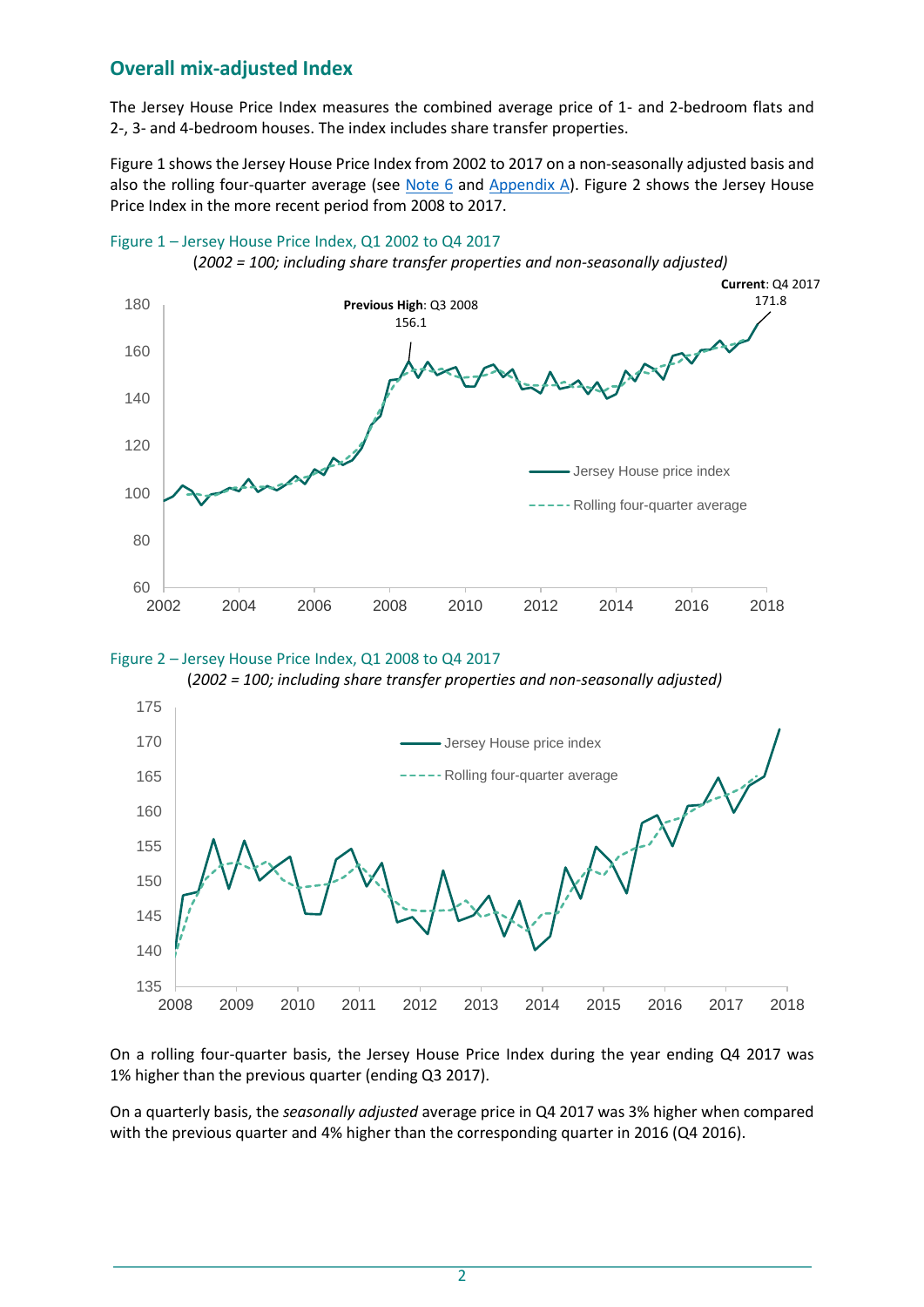Figure 3 shows the overall property price changes in Jersey on a calendar year basis from 1986 to 2017.



Figure 3 – Annual percentage change in the Jersey House Price Index 1986-2017

As is apparent from Figure 3, property prices in Jersey have seen three periods of strong growth during the last three decades, with peaks in the annual rate of increase occuring in 1989, 1998 and 2008; each of these years recorded annual price increases of more than 20%. In the past, such peaks were followed by periods of lower rates of increase or, more recently from 2010 to 2013, by a period of sustained decline in overall average price on an annual basis.

On a calendar year basis, the Jersey House Price Index in 2017 was 3% higher than in 2016. This is a slightly slower rate of increase than the 4% recorded in 2016.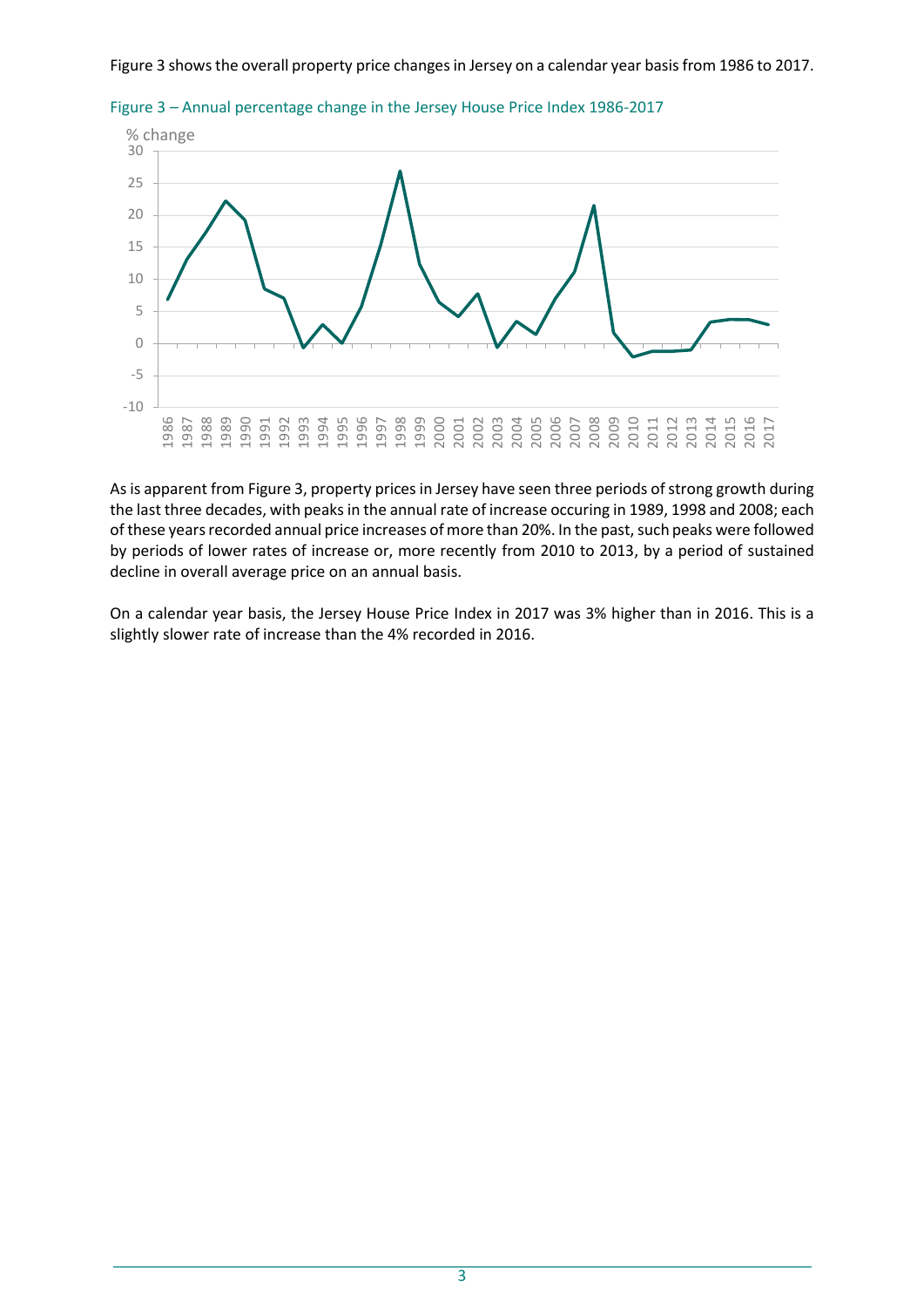### **Individual property types - 1-bedroom flats**

The mean prices for 1-bedroom flats are shown in Figure 4.





Following the sharp increase in mean prices early in 2008, the remainder of 2008 and 2009 saw the mean price of 1-bedroom flats remain essentially stable at around £230,000. During 2010 and 2011 the mean price of this property type decreased, largely due to an increase in turnover of lower priced share transfer properties. In the most recent five-year period mean prices have slowly increased from around £200,000 to now approaching a mean price of around £230,000.

The mean price of 1-bedroom flats sold in the latest quarter was **£235,000**, which was around £11,000 higher than the previous quarter (Q3 2017) and around £16,000 higher than the annual average of the previous calendar year (2016). Figure 5 shows the distribution of prices for these properties sold in the last two quarters.





The *median* price of 1-bedroom flats sold in the latest quarter was £240,000 (£5,000 higher than the mean price) and the largest volume (almost 30% of total transactions) were sold in the £210,001 - £240,000 price bracket.

#### Table 1 – Mean prices for 1-bedroom flats

| 1-Bed Flats          | 2014 |                             |    |    | 2015 |    |    |    | 2016 |                 |    | 2017 |     |      |     |      |
|----------------------|------|-----------------------------|----|----|------|----|----|----|------|-----------------|----|------|-----|------|-----|------|
|                      |      | Q2                          | O3 | Q4 | Q1   | Q2 | Q3 | Q4 | Q1   | Q2              | Q3 | Q4   | Q1  | Q2   | Q3  | Q4   |
| <b>Price (£,000)</b> | 199  | 219 205 217 201 216 212 227 |    |    |      |    |    |    |      | 201 228 212 230 |    |      | 215 | -231 | 224 | -235 |

The Q4 2017 mean price has a 95% confidence interval of  $\pm$  £9,000

On a calendar year basis, the mean price for a one-bedroom flat in 2017 was £227,000, around £8,000 higher than 2016.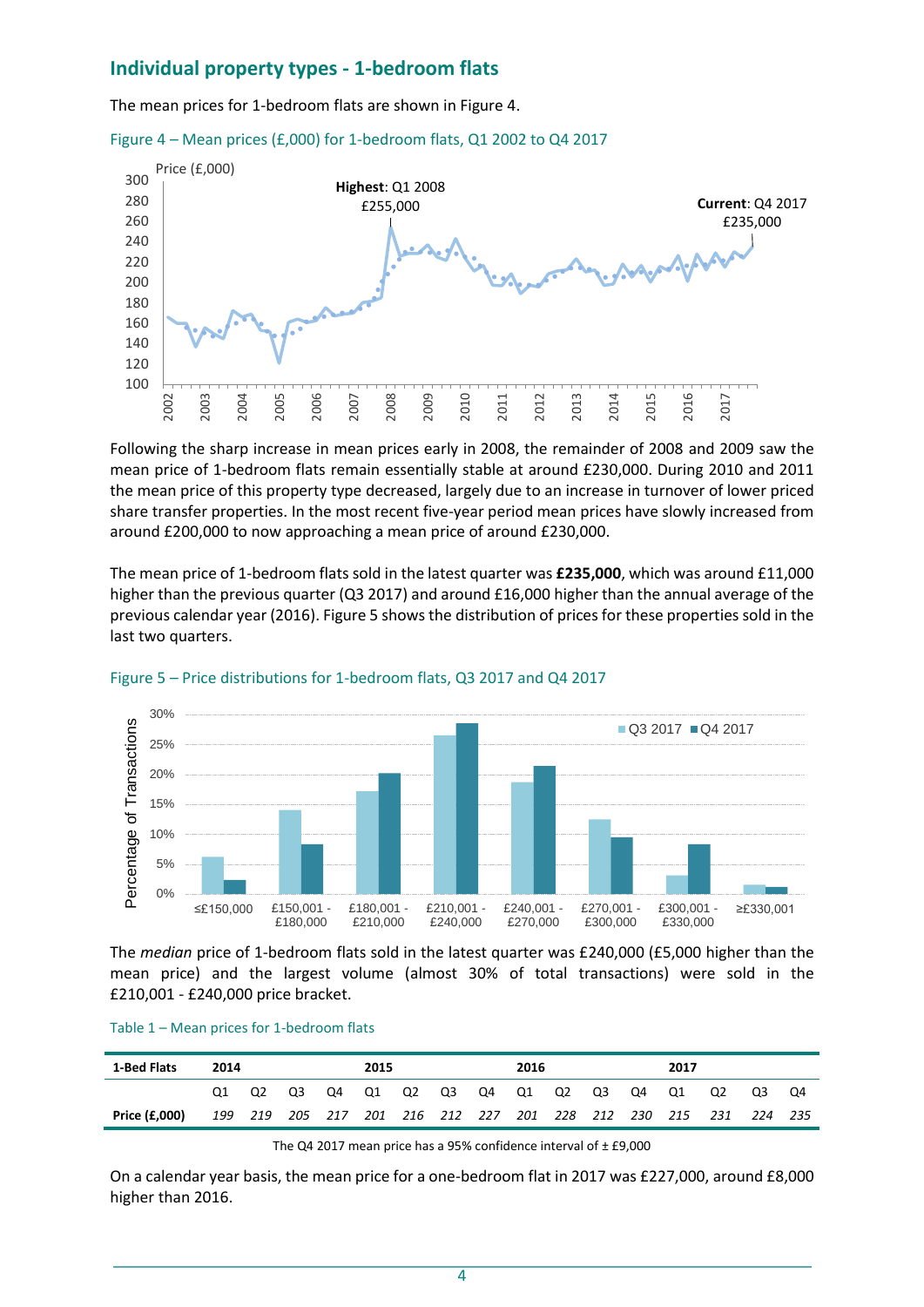### **Individual property types - 2-bedroom flats**

The mean prices for 2-bedroom flats are shown in Figure 6.





Following a period of stability throughout 2008 and 2009, when the mean price of 2-bedroom flats was around £320,000, the subsequent two years saw increases, taking the annual mean price of this property type to around £340,000 in 2012. Since then the mean price of 2-bedroom flats has generally remained around this level.

The mean price of 2-bedroom flats sold in the latest quarter was **£369,000**, which was around £13,000 higher than the previous quarter (Q3 2017) and £20,000 higher than the annual average of the previous calendar year (2016). Figure 7 shows the distribution of prices for these properties sold in the last two quarters.



#### Figure 7 – Price distributions for 2-bedroom flats, Q3 2017 and Q4 2017

The *median* price of 2-bedroom flats sold in the latest quarter was £350,000 (£19,000 lower than the mean price) and the largest volume (over 30% of total transactions) were sold in the £320,001 - £360,000 price bracket.

| 2-Bed Flats   | 2014 |    |    |    | 2015 |    |                                         | 2016 |    |    |    | 2017 |     |                |    |     |
|---------------|------|----|----|----|------|----|-----------------------------------------|------|----|----|----|------|-----|----------------|----|-----|
|               |      | Q2 | O3 | Q4 | Q1   | Q2 | Q3                                      | Q4   | Q1 | Q2 | Q3 | Q4   | Q1  | Q <sub>2</sub> | O3 | Q4  |
| Price (£,000) | 340  |    |    |    |      |    | 354 327 341 335 301 347 343 320 359 345 |      |    |    |    | 361  | 344 | 346 356        |    | 369 |

#### Table 2 – Mean prices for 2-bedroom flats

The Q4 2017 mean price has a 95% confidence interval of ± £19,000

On a calendar year basis, the mean price for a two-bedroom flat in 2017 was £355,000, which was £6,000 higher than 2016 and the highest recorded annual average to date.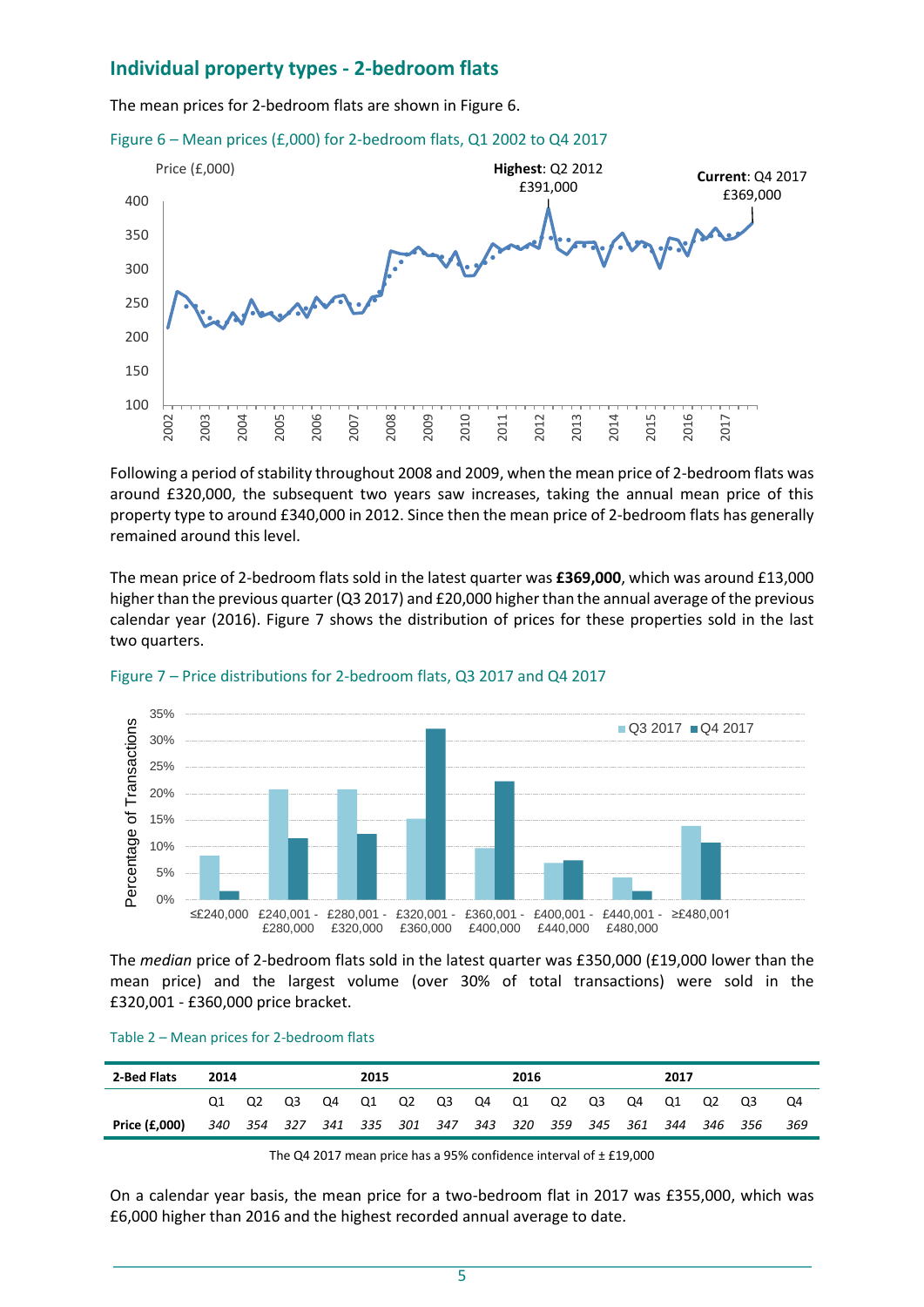### **Individual property types - 2-bedroom houses**

The mean prices for 2-bedroom houses are shown in Figure 8.

Figure 8 – Mean prices (£,000) for 2-bedroom houses, Q1 2002 to Q4 2017



The mean price of 2-bedroom houses sold from 2008 to 2010 was between £400,000 and £410,000. The mean price of this property type subsequently decreased, with the annual average price recorded in each year from 2011 to 2013 ranging from approximately £375,000 to £390,000. In the latter half of 2014 the mean price of 2-bedroom houses rose above £400,000 for the first time since early-2011 and has continued to remain above this level except for a downward fluctuation seen in Q4 2015 and Q1 2016.

The mean price of 2-bedroom houses sold in the latest quarter, at **£427,000**, was £7,000 higher than the previous quarter (Q3 2017) and £12,000 higher than the 2016 average. Figure 9 shows the distribution of prices for these properties sold in the last two quarters.



#### Figure 9 – Price distributions for 2-bedroom houses, Q3 2017 and Q4 2017

The *median* price of 2-bedroom houses sold in the latest quarter was £410,000 (£17,000 lower than the mean price) and the largest volume (over 25% of total transactions) were sold in the £380,001 - £440,000 price bracket.

#### Table 3 – Mean prices for 2-bedroom houses

| 2-Bed Houses         | 2014 |                |    |                         | 2015 |    |    |    | 2016    |    |     | 2017 |     |     |     |     |
|----------------------|------|----------------|----|-------------------------|------|----|----|----|---------|----|-----|------|-----|-----|-----|-----|
|                      |      | O <sub>2</sub> | O3 | Q4                      | Q1   | Q2 | Q3 | Q4 | Q1      | Q2 | Q3  | Q4   | O1  | Q2  | O3  | Q4  |
| <b>Price (£,000)</b> | 377  | 382            |    | 412 436 438 418 443 394 |      |    |    |    | 396 421 |    | 440 | 407  | 404 | 424 | 420 | 427 |

The Q4 2017 mean price has a 95% confidence interval of  $\pm$  £29,000

On a calendar year basis, the mean price for a two-bedroom house in 2017 was £420,000, an increase of £5,000 compared with 2016.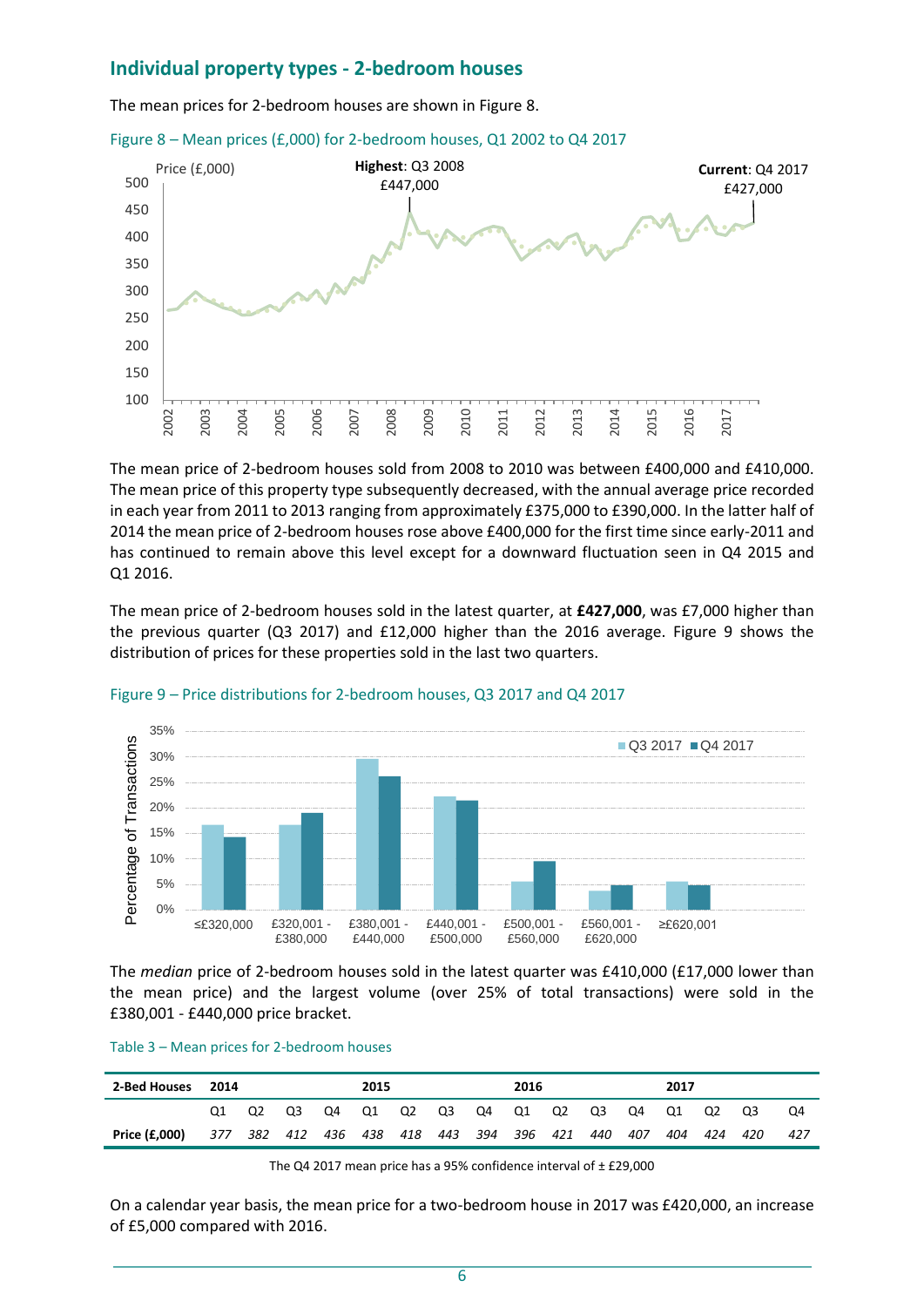### **Individual property types - 3-bedroom houses**

The mean prices for 3-bedroom houses are shown in Figure 10.





After a period of strong growth from 2006 to early 2008, the mean price of 3-bedroom houses remained relatively stable throughout the subsequent four-year period from 2008 to 2011, at between £510,000 and £520,000.

At the end of 2011 the mean price of this property type fell below £500,000 for the first time since 2007 and remained below this level for almost three years. In Q2 2014 it once again rose above the £500,000 mark and has subsequently remained above this level.

The mean price of 3-bedroom houses which sold in the latest quarter was **£573,000** which was £13,000 higher than the previous quarter (Q3 2017), and £39,000 higher than the 2016 average. Figure 11 shows the distribution of prices for these properties sold in the last two quarters.



Figure 11 – Price distributions for 3-bedroom houses, Q3 2017 and Q4 2017

The *median* price of 3-bedroom houses sold in the latest quarter was £545,000 (£28,000 lower than the mean price) and the largest volume (over 25% of total transactions) were sold in the £460,001 - £520,000 price bracket.

#### Table 4 – Mean prices for 3-bedroom houses

| 3-Bed Houses         | 2014 |                         |    |    | 2015 |    |    | 2016 |             |    |         | 2017 |     |     |     |     |
|----------------------|------|-------------------------|----|----|------|----|----|------|-------------|----|---------|------|-----|-----|-----|-----|
|                      |      | Q2                      | O3 | Q4 | Q1   | Q2 | Q3 | Q4   | Q1          | Q2 | Q3      | Q4   | -Q1 | Q2  | O3  | Q4  |
| <b>Price (£,000)</b> | 458  | 508 512 526 524 503 530 |    |    |      |    |    |      | 545 516 519 |    | 538 555 |      | 541 | 549 | 560 | 573 |

The Q4 2017 mean price has a 95% confidence interval of  $\pm$  £56,000

On a calendar year basis, the mean price for a three-bedroom house in 2017 was £556,000, an increase of £22,000 compared with 2016 and the highest recorded annual average to date.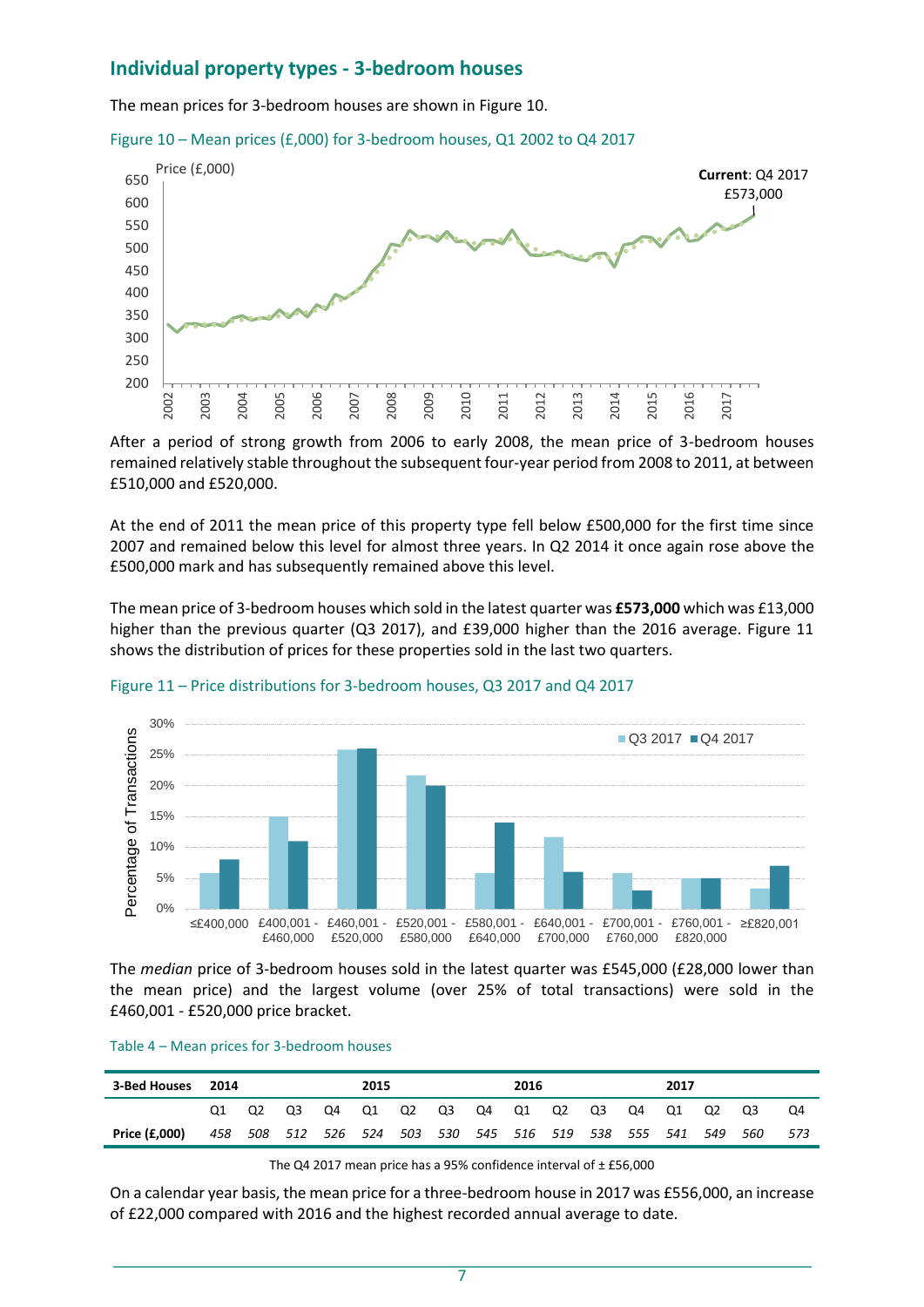### **Individual property types - 4-bedroom houses**

The mean prices for 4-bedroom houses are shown in Figure 12.





Although this category of property has seen some volatility in price on a quarterly basis since 2008, for the most part the mean price of this property type has fluctuated around £700,000. More recently from Q3 2015 we have seen the average recorded price increase, with mean prices exceeded £800,000 for the first time in Q1 2016.

The mean price of 4-bedroom houses which sold in the latest quarter was **£884,000**, an increase of £44,000 compared to the previous quarter and £60,000 higher than the annual average for 2016. This most recent figure represents the highest mean price for this class of property so far recorded.

Figure 13 shows the distribution of prices for these properties sold in the last two quarters.





The *median* price of 4-bedroom houses sold in the latest quarter was £825,000 (£59,000 lower than the mean price) and the largest volume (over 20% of total transactions) were sold in the £600,001 - £700,000 price bracket.

| Table 5 - Mean prices for 4-bedroom houses |  |  |  |
|--------------------------------------------|--|--|--|
|--------------------------------------------|--|--|--|

| 4-Bed Houses  | 2014 |  |                             |    | 2015 |    |    | 2016  |  |                 | 2017 |    |     |     |     |     |
|---------------|------|--|-----------------------------|----|------|----|----|-------|--|-----------------|------|----|-----|-----|-----|-----|
|               |      |  | O3                          | Q4 | Q1   | Q2 | Q3 | Q4 Q1 |  | Q <sub>2</sub>  | Q3   | Q4 | Q1  | Q2  | Q3  | Q4  |
| Price (£,000) | 691  |  | 718 654 712 707 708 769 771 |    |      |    |    |       |  | 828 829 811 832 |      |    | 810 | 804 | 840 | 884 |

The Q4 2017 mean price has a 95% confidence interval of ± £140,000

On a calendar year basis, the mean price for a four-bedroom house in 2016 was £835,000, an increase of £11,000 compared with 2016 and the highest recorded annual average to date.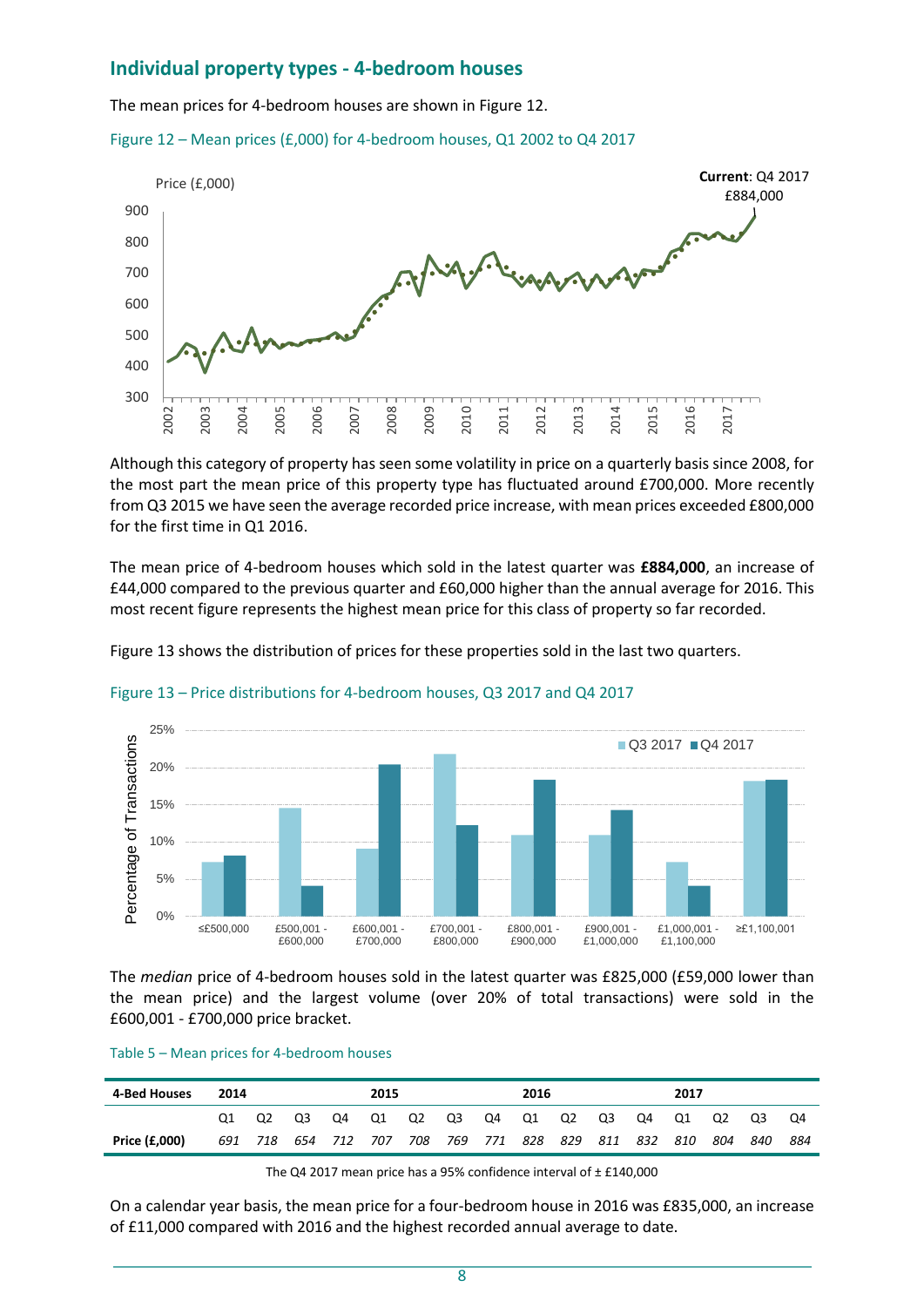### **Individual property types - Combined**

Each of the mean prices for the period of 2002 to 2017, for the individual categories of dwelling are shown in Figure 14.





When comparing the different property types it can be seen that:

- the differences in mean prices between 1-bedroom and 2-bedroom flats increased slightly in Q4 2017 when compared to the previous quarter
- the differences in mean prices between 2-bedroom flats and 2-bedroom houses decreased in Q4 2017 when compared to the previous quarter
- the difference in the mean price of smaller properties (1-, 2-bedroom flats and 2-bedroom houses) and larger properties 3- and 4-bedroom houses) increased in Q4 2017 when compared to the previous quarter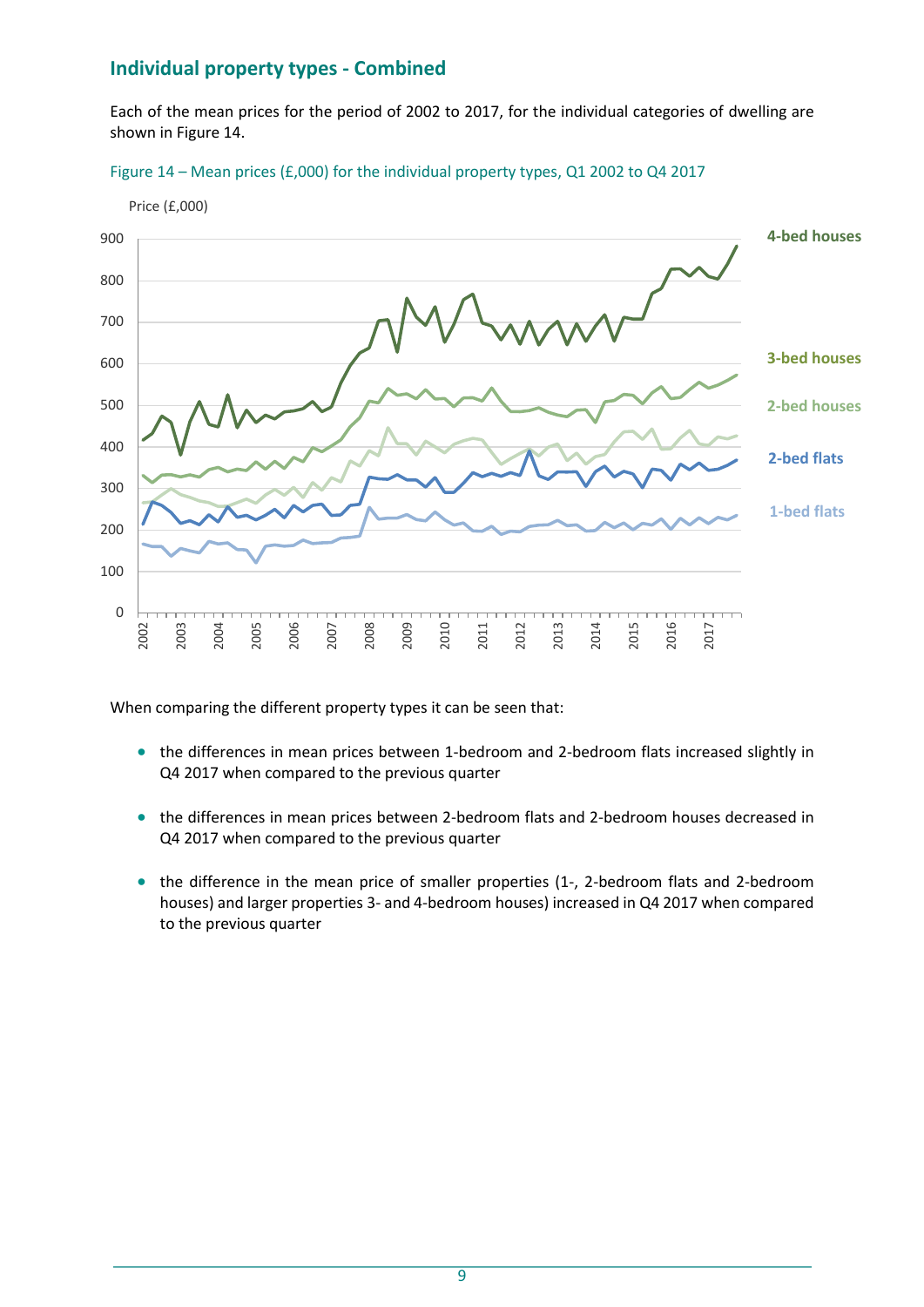### **First Time Buyer properties**

There are a number of sites in Jersey which have had dwellings built exclusively for First Time Buyers (FTBs). Due to the relatively small number of such transactions taking place in a given quarter, FTB properties are presented in Table 6 and Figure 15 on an annual basis and at a combined flat and a combined house level.

|               |      | <b>Mean price</b> | <b>Transactions</b> |                                             |
|---------------|------|-------------------|---------------------|---------------------------------------------|
| <b>Flats</b>  | 2010 | 280               | 6                   | Woodville & Albert Place re-sale            |
|               | 2011 | 272               | 13                  | Woodville & Albert Place re-sale            |
|               | 2012 | 273               | 9                   | Woodville & Albert Place re-sale            |
|               | 2013 | 245               | 3                   | Woodville re-sale                           |
|               | 2014 | 284               | 6                   | Woodville & Albert Place re-sale            |
|               | 2015 | 263               | 8                   | Woodville & Albert Place re-sale            |
|               | 2016 | 261               | 8                   | Woodville & Albert Place re-sale            |
|               | 2017 | 278               | 4                   | Woodville & Albert Place re-sale            |
| <b>Houses</b> | 2010 | 431               | 18                  | La Providence                               |
|               | 2011 | 420               | 22                  | La Providence                               |
|               | 2012 | 429               | 29                  | Jardin de Haut & Uplands Drive              |
|               | 2013 | 420               | 31                  | Le Champ Pres De L'Eglise / Various re-sale |
|               | 2014 | 411               | 14                  | Various & re-sale                           |
|               | 2015 | 441               | 25                  | Various & re-sale                           |
|               | 2016 | 440               | 15                  | Various & re-sale                           |
|               | 2017 | 416               | 37                  | Le Grand Clos / various re-sale             |

#### Table 6: First Time Buyers' properties, 2010-2017

The general behaviour of the prices of such properties is apparent from Figure 15 which shows the mean prices of designated FTB properties on a calendar year basis from 2002 to 2017.

Figure 15 - Mean price of First Time Buyer properties, 2002-2017



Between 2004 and 2007 the mean price of FTB flats was around £200,000. The price of such properties which sold in 2008 was 50% higher than this level, taking the mean price to over £300,000. Between 2009 and 2017 the mean price of FTB flats has been relatively more stable, at around £250,000 to £280,000.

The mean price of FTB houses saw ongoing price increases on an annual basis between 2005 and 2009, such that the mean price increased from around £270,000 to almost £430,000 over this period. From 2009 to 2017 the mean price of FTB houses remained relatively more stable at between £410,000 and £440,000.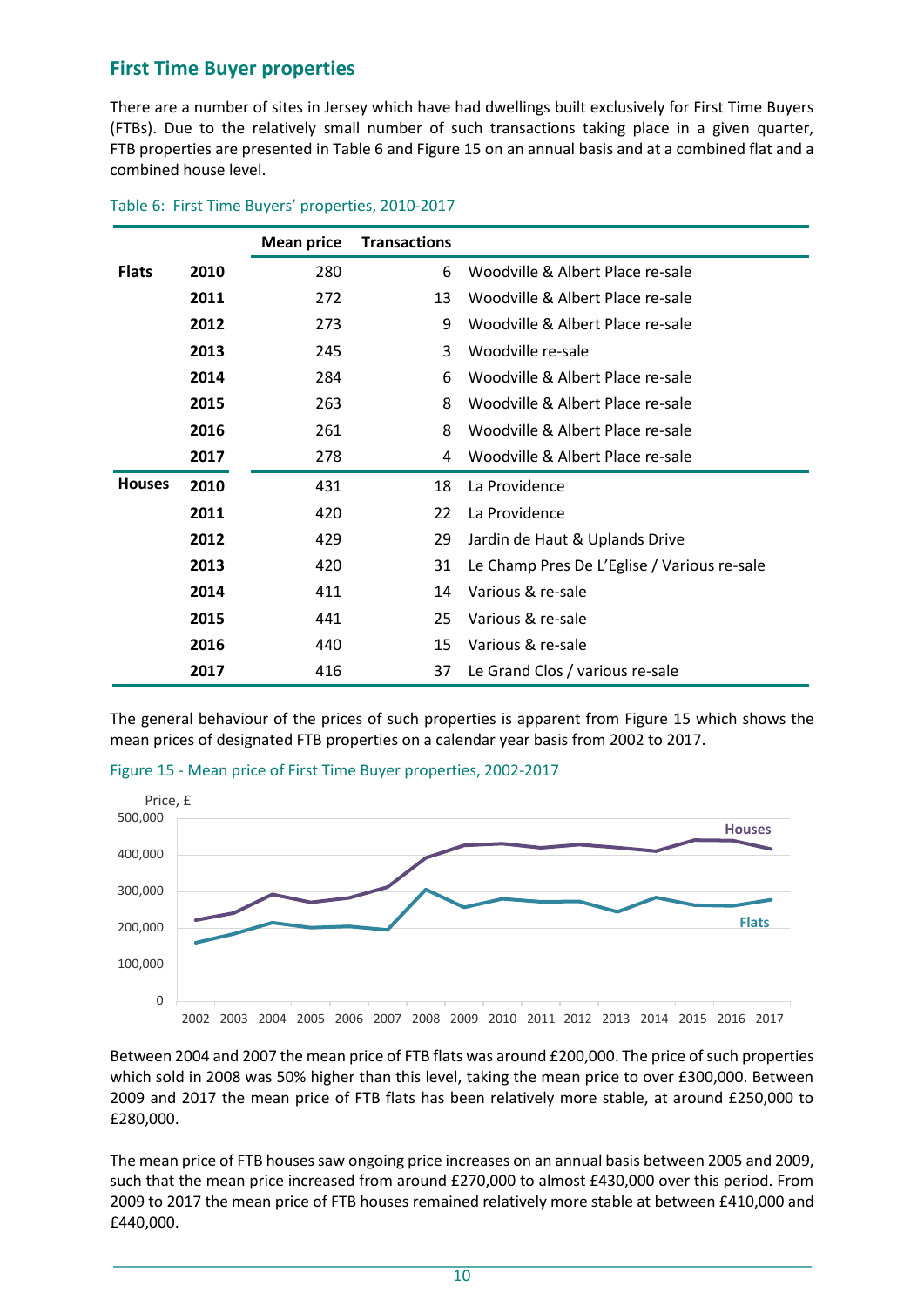### **Turnover**

A total of 396 eligible properties (see [Note 2\)](#page-16-0) were reported as being sold in Jersey in the latest quarter, Q4 2017. A degree of caution is required in making comparisons between quarters due to the variation in the frequency of sittings of the Royal Court and also due to seasonal variations. Nevertheless, the number of properties sold in Q4 2017 was:

- higher than the previous quarter
- lower than the corresponding quarter of 2016

On a calendar year basis the turnover of properties was 7% higher than in the previous year. This increase in turnover was driven by increased sales of flats, where turnover increased by 26%. In contrast the number of house sales declined by 6% in 2017 compared to 2016.



Figure 16 – Number of dwellings included in the Jersey House Price Index by property type

#### Table 7 - Number of dwellings included in the Jersey House Price Index by property type

|      |                   |       | <b>Flats</b> |       | <b>Houses</b> |       |              | <b>Bulletins</b> |
|------|-------------------|-------|--------------|-------|---------------|-------|--------------|------------------|
|      |                   | 1-bed | 2-bed        | 2-bed | 3-bed         | 4-bed | <b>Total</b> | published        |
| 2015 | Q1                | 64    | 44           | 34    | 84            | 38    | 264          | 6                |
|      | Q <sub>2</sub>    | 74    | 49           | 45    | 101           | 59    | 328          | 6                |
|      | Q <sub>3</sub>    | 60    | 53           | 47    | 92            | 44    | 296          | 6                |
|      | Q4                | 63    | 61           | 47    | 132           | 63    | 366          | $\overline{7}$   |
|      | <b>Total 2015</b> | 261   | 207          | 173   | 409           | 204   | 1,254        | 25               |
| 2016 | Q1                | 58    | 46           | 34    | 103           | 43    | 284          | 6                |
|      | Q <sub>2</sub>    | 62    | 96           | 23    | 105           | 45    | 331          | 6                |
|      | Q <sub>3</sub>    | 77    | 78           | 38    | 134           | 62    | 389          | $\overline{7}$   |
|      | Q4                | 78    | 70           | 58    | 144           | 56    | 406          | 6                |
|      | <b>Total 2016</b> | 275   | 290          | 153   | 486           | 206   | 1,410        | 25               |
| 2017 | Q1                | 86    | 76           | 30    | 84            | 45    | 321          | $\boldsymbol{6}$ |
|      | Q <sub>2</sub>    | 102   | 108          | 49    | 116           | 49    | 424          | 6                |
|      | Q <sub>3</sub>    | 64    | 72           | 54    | 120           | 55    | 365          | $\overline{7}$   |
|      | Q4                | 84    | 121          | 42    | 100           | 49    | 396          | 6                |
|      | <b>Total 2017</b> | 336   | 377          | 175   | 420           | 198   | 1,506        | 25               |

In Q4 2017 share transfer transactions (see [Note 3\)](#page-16-1) accounted for three-quarters (75%) of all eligible flat sales, a higher proportion than that recorded in calendar year 2016.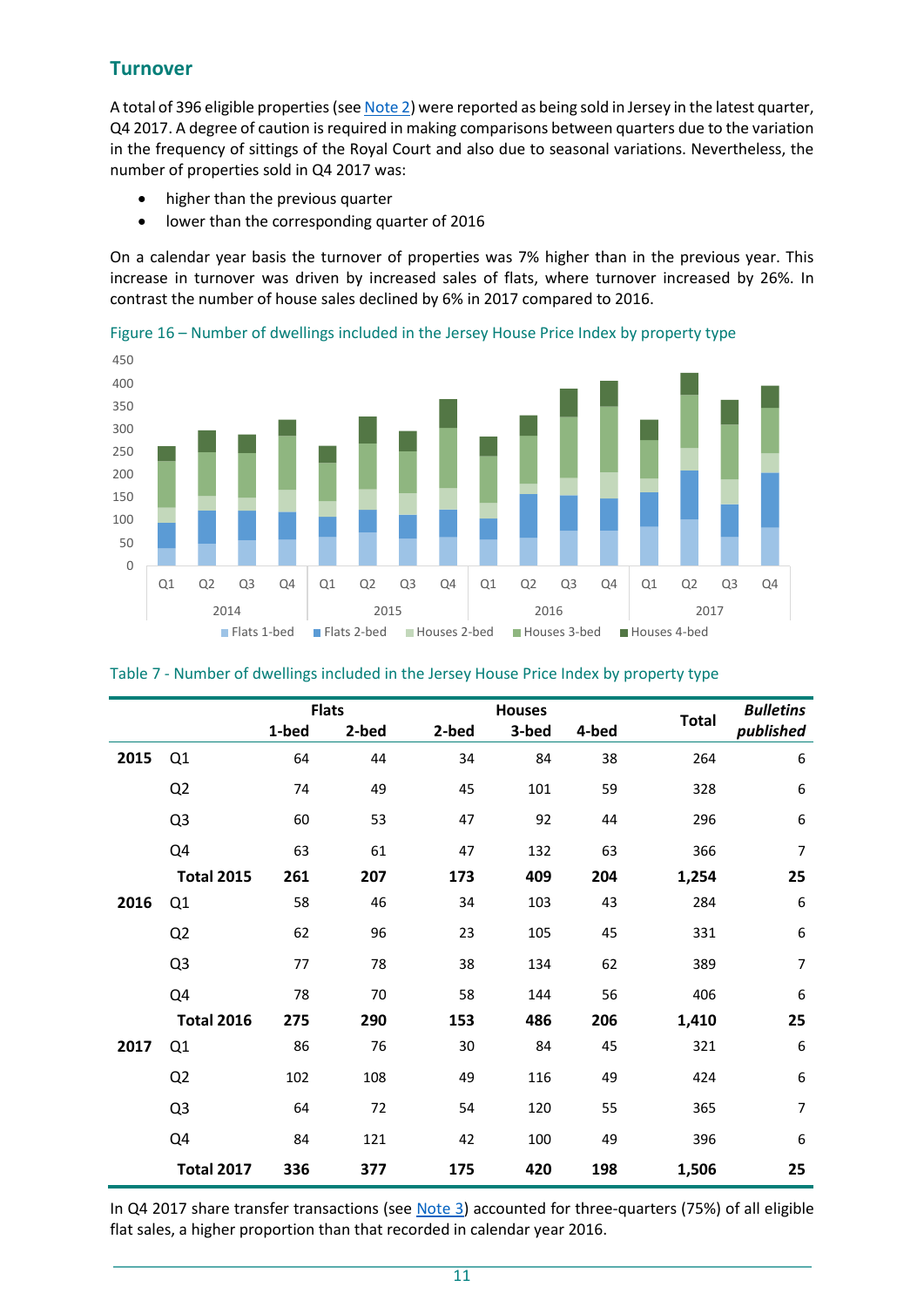### **Price distributions**

The following table details all recorded residential property transactions over the last four years broken down into price bands. Whilst not included in the main house price index figures, the figures in this table also includes bedsits, 3- or more bedroom flats, 1- and 5- or more bedroom houses in order to provide a more complete picture of the Jersey residential property market.

| <b>Price band</b>       | 2014 | 2015 | 2016 | 2017 |
|-------------------------|------|------|------|------|
| Less than £200,001      | 121  | 124  | 128  | 120  |
| £200,001 - £300,000     | 237  | 270  | 294  | 354  |
| £300,001 - £400,000     | 254  | 248  | 269  | 342  |
| £400,001 - £500,000     | 234  | 239  | 301  | 276  |
| £500,001 - £600,000     | 167  | 149  | 156  | 186  |
| £600,001 - £700,000     | 97   | 102  | 126  | 125  |
| £700,001 - £800,000     | 60   | 86   | 88   | 95   |
| £800,001 - £900,000     | 31   | 59   | 51   | 42   |
| £900,001 - £1,000,000   | 26   | 26   | 30   | 33   |
| £1,000,000 - £1,500,000 | 37   | 46   | 78   | 59   |
| £1,500,000 - £2,000,000 | 21   | 19   | 18   | 25   |
| Greater than £2,000,000 | 19   | 17   | 29   | 33   |

#### Table 8: Property sales by price band, 2014 to 2017

#### Figure 17: Property sales by price band, 2014 to 2017

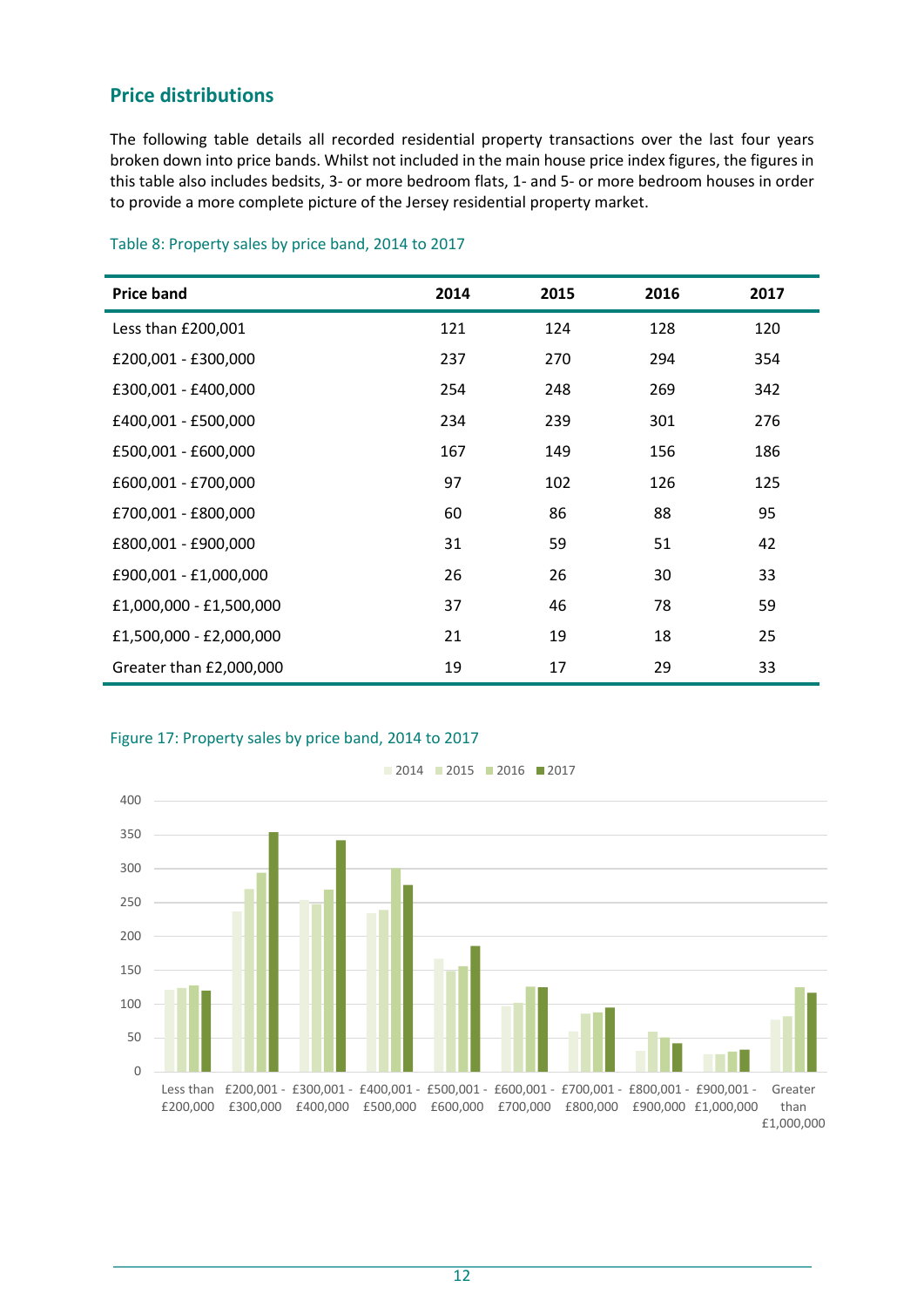### **Housing Market Activity**

The Jersey Housing Market Activity Index measures the total market activity of 1- and 2-bedroom flats and 2-, 3- and 4-bedroom houses in Jersey. The index includes share transfer properties.

Figure 18 shows the Jersey Housing Market Activity Index from 2002 to 2017 as a rolling four-quarter average (see [Note 8](#page-17-1) and Appendix B):

#### Figure 18 – Jersey Housing Market Activity Index

(*2002 = 100; including share transfer properties and on a rolling four-quarter basis)*



On a **rolling four-quarter basis**, the total activity of the Jersey housing market during the year ending Q4 2017 was essentially unchanged (increased less than 1%) when compared with the previous quarter and was 10% higher than the corresponding quarter in 2016 (ending Q4 2016).

A degree of caution is required in making comparisons between quarters due to seasonal variations, nevertheless, on a **quarterly** basis:

- the total market activity in Q4 2017 was 13% higher than the previous quarter (Q3 2017)
- the total market activity in Q4 2016 was 2% higher than the corresponding quarter in 2016 (Q4 2016)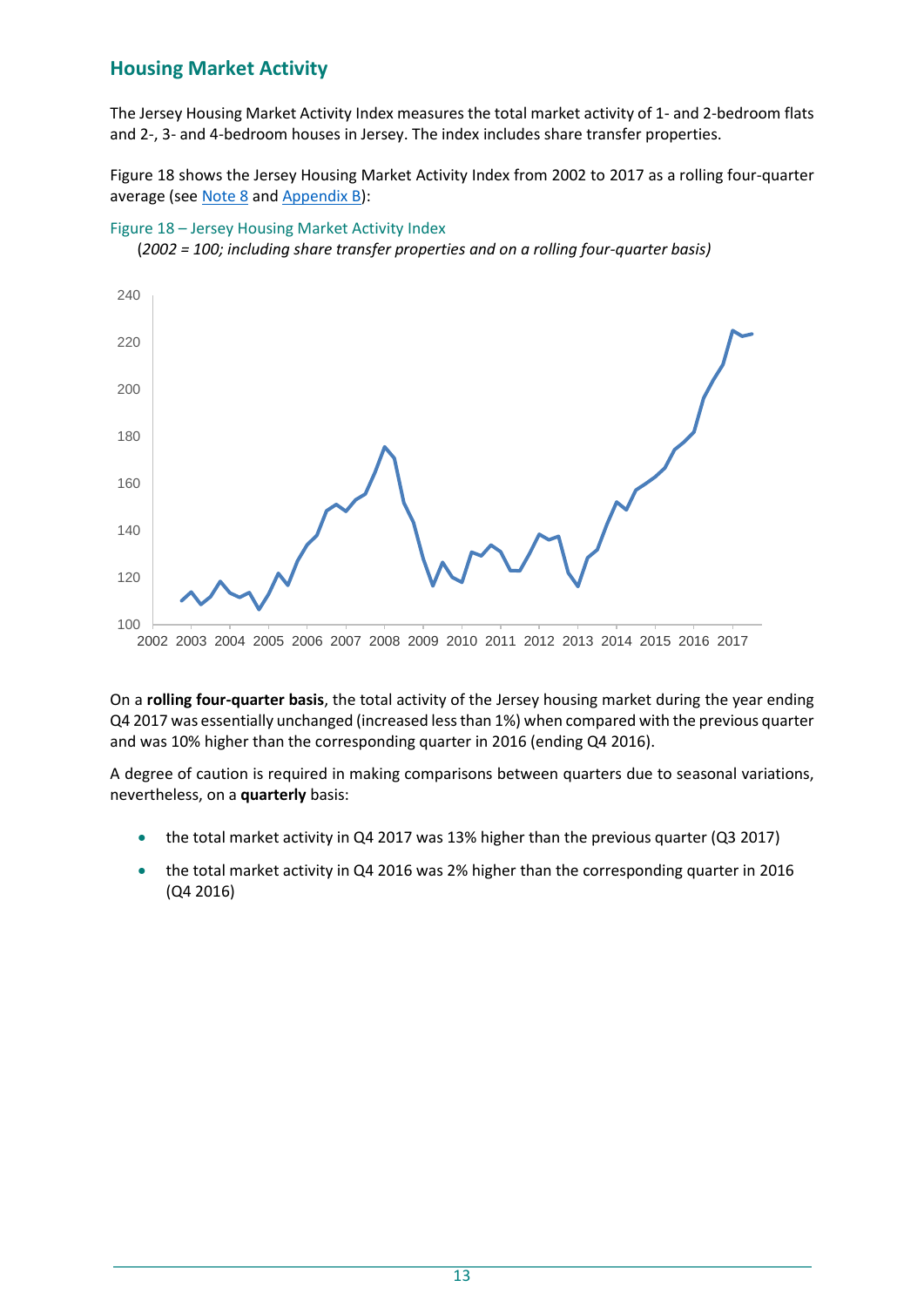### **Comparison with Guernsey**

The Guernsey comparable<sup>1</sup> mix-adjusted average price of properties sold in Jersey in the most recent quarter was £501,000. This is £76,000 higher than the mix-adjusted average price of Local Market properties sold in Guernsey of £425,000.

In Guernsey, the mix adjusted average purchase price for Local Market properties in the fourth quarter of 2017 was 0.3% higher than in the previous quarter and 2.5% higher than in the same quarter of 2016.

Turnover in Guernsey during the fourth quarter of 2017 was 7% lower than the previous quarter and 27% higher than the corresponding quarter of 2016.

### **Comparison with United Kingdom**

l

The UK House Price Index in the fourth quarter of 2017 (October to December 2017) was 5% higher on an annual basis (non-seasonally adjusted) and 1% higher on a quarterly basis (compared with July to September 2017, seasonally adjusted). On a rolling four-quarter basis, the mix-adjusted index for the UK was 1% higher than in the previous quarter.

The mix-adjusted average prices of dwellings sold in the UK (overall and by region) in the latest quarter are shown in Table 9.

|                               | Q4 2017 |
|-------------------------------|---------|
| <b>Jersey</b>                 | 483     |
| UK                            | 226     |
| <b>England</b>                | 243     |
| Wales                         | 154     |
| <b>Scotland</b>               | 148     |
| <b>Northern Ireland</b>       | 130     |
| London                        | 483     |
| South East (excluding London) | 324     |
| East                          | 290     |
| South West                    | 253     |
| West Midlands (region)        | 190     |
| <b>East Midlands</b>          | 185     |
| Yorkshire & The Humber        | 157     |
| North West                    | 158     |
| North East                    | 129     |

Table 9: Mix-adjusted average prices in Jersey and the UK (in £,000's)

 $1$  The Guernsey mix-adjusted price uses a different methodology to the current Jersey House Price Index to calculate the average property price. For the purposes of comparison, that same methodology has been used to create a comparable figure for Jersey.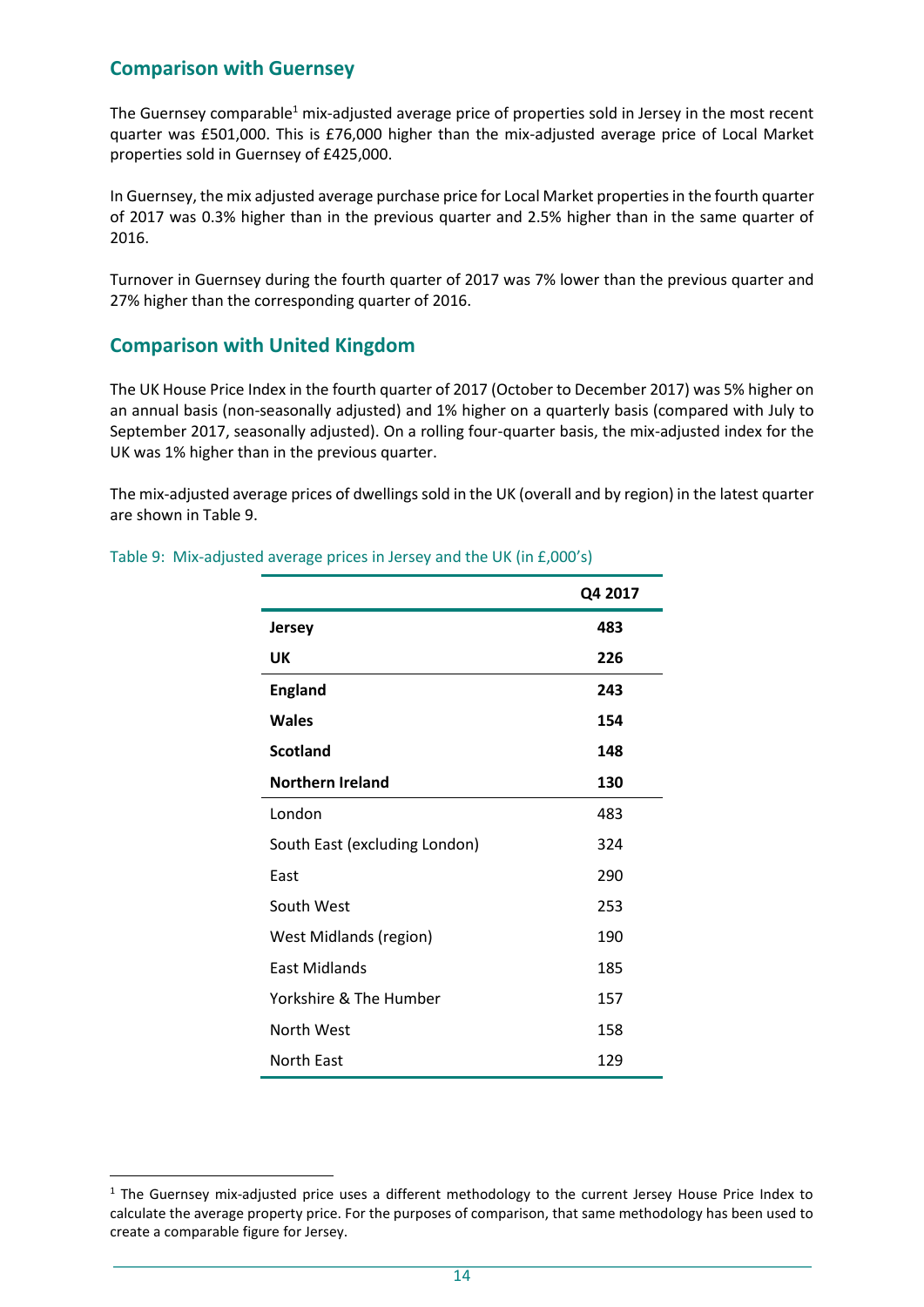### **House prices, Earnings and Retail prices**

In this section we provide a comparison of the Jersey House Price Index with both the Index of Average Earnings and the All Items Retail Prices Index (RPI) over the short-, medium- and long-term.

#### **Long-term change, 1990 to 2017**

Figure 19 shows the long-term growth of property prices, earnings and consumer prices in Jersey from 1990 to 2017, as measured by the Jersey House Price Index, the Index of Average Earnings and the Retail Prices Index (RPI), respectively<sup>2</sup>.

#### Figure 19: Long-term change in property prices, earnings and retail prices, 1990 to 2017.



It is apparent from Figure 19 that over the long-term, since 1990, the overall growth in property prices in Jersey has been greater than that of both earnings and retail prices.

Since 1990:

- the Jersey House Price Index has quadrupled (increased by 307%), corresponding to property prices in Jersey having increased at an average annual rate of 5.3% per annum
- average earnings have increased by 204% over the same period, corresponding to an average annual rate of increase of 4.2% per annum
- the Jersey RPI has increased by 155% (i.e. prices have more than doubled), corresponding to an average annual rate of increase of 3.5% per annum

#### **Medium-term (10-year) change, 2007 to 2017**

Over the last ten years, property prices in Jersey have increased by more than both earnings and consumer prices (See Figure 20).

Since 2007:

 $\overline{\phantom{a}}$ 

- the Jersey House Price Index has increased by 33%, corresponding to property prices in Jersey having increased at an average annual rate of 2.9% per annum
- average earnings have increased by 26% over the same period, corresponding to an average annual rate of increase of 2.4% per annum
- the Jersey RPI has increased by 27% corresponding to an average annual rate of increase of 2.4% per annum

<sup>&</sup>lt;sup>2</sup> Index values plotted in Figures 19-21 are annual averages.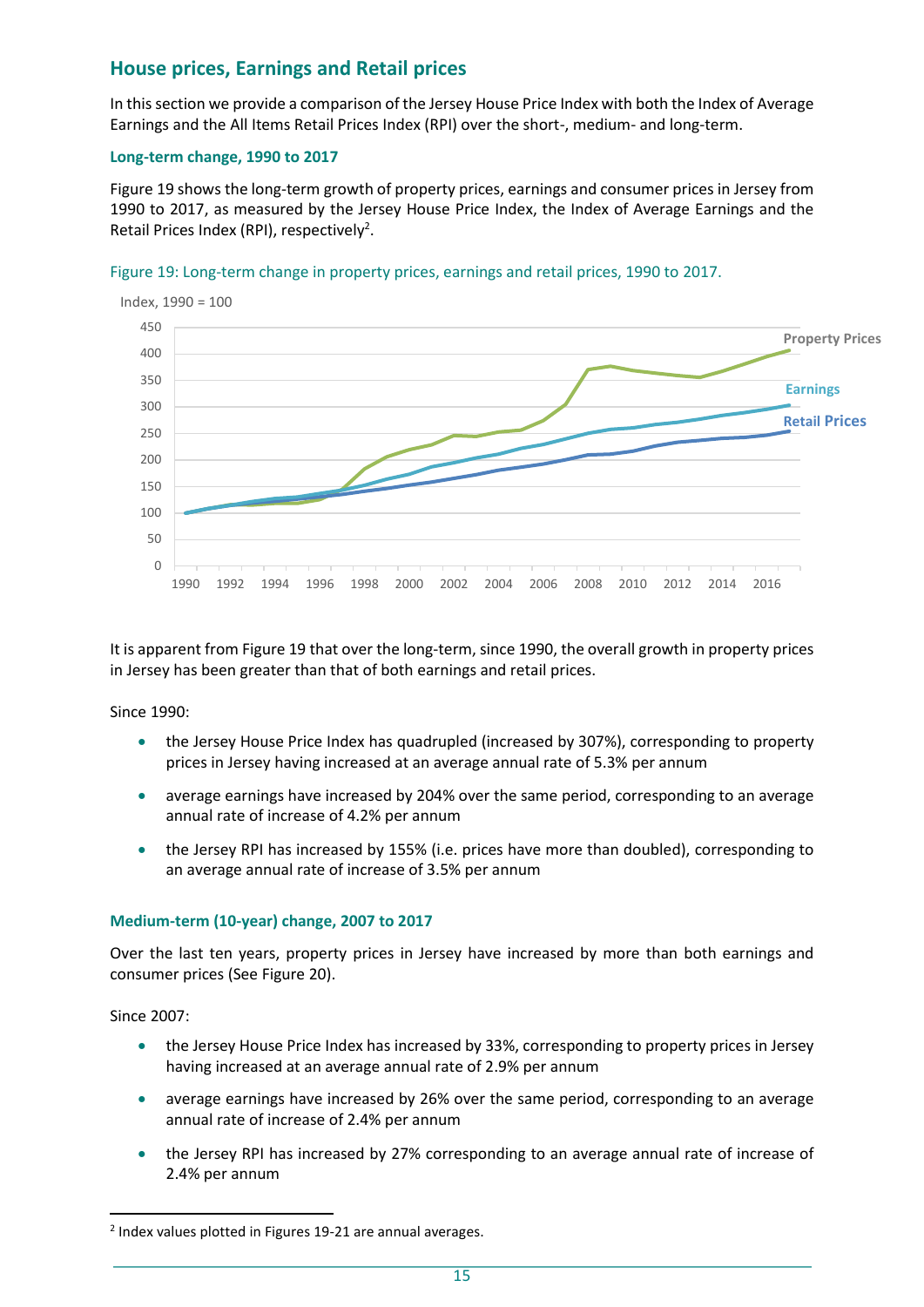

#### Figure 20: Medium-term change in property prices, earnings and retail prices, 2007 to 2017.

#### **Short-term (5-year) change, 2012 to 2017**

More recently, over the latest five-year period, the relative behaviour of the three indices has been different to that seen over the medium- and long-term, with the change in in property prices and average earnings being largely comparable whilst retail prices have increased at a slower rate (see Figure 21).

#### Figure 21: Short-term change in property prices, earnings and retail prices, 2012 to 2017.



Since 2012:

- the Jersey House Price Index has increased by 13%, comprising a year of falling prices on an annual basis followed by increases in the last four years
- average earnings have increased by 12%
- the Jersey RPI has increased by 9%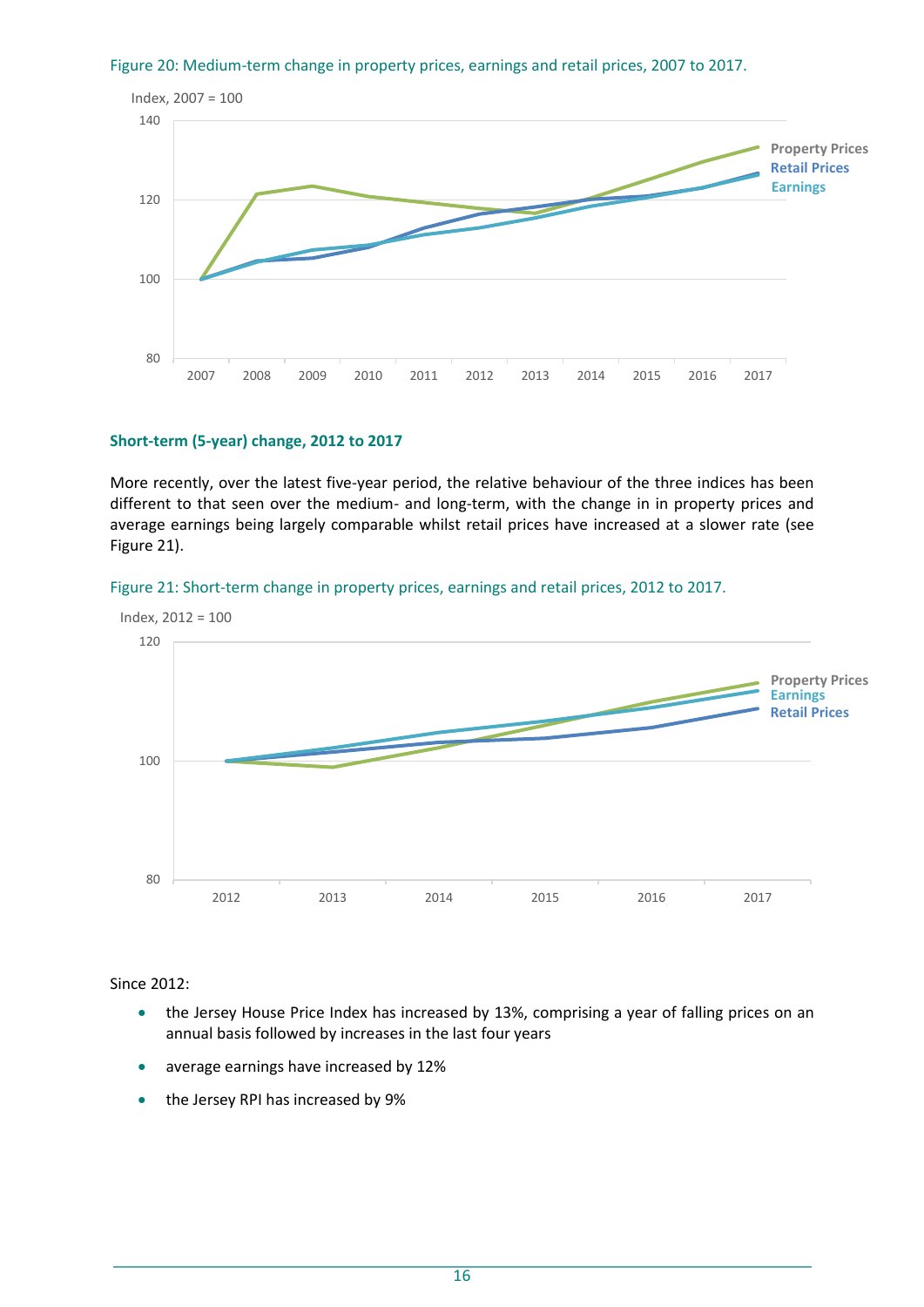### **Notes**

#### 1. Data sources:

The principal data sources on the transaction prices of property sales used in the Jersey House Price Index are:

- the Jersey Property Bulletin for freehold and flying freehold properties;
- the States of Jersey Income Tax Department for share transfer transactions.

The above price data are supplemented by information on the type and size of each property provided by the States of Jersey Population Office.

#### <span id="page-16-0"></span>2. Excluded properties:

Derelict buildings, commercial properties with associated residential units, apparent intra-family transactions, retirement community developments and properties designated by the States of Jersey solely for purchase by first-time buyers are excluded from the final data set from which the average prices and the Index are determined. Furthermore, due to the small numbers of properties and high variability of prices, the following categories of dwelling are also excluded: bedsits; 3 or more bedroom flats; 1 and 5 or more bedroom houses; and multi-dwelling properties. New dwellings, other than those removed by the above exclusion criteria, are implicitly included in the final data set.

#### <span id="page-16-1"></span>3. Share transfer transactions:

Sales occurring via share transfer are not processed through the Royal Court and hence do not appear in the Jersey Property Bulletin. Price data are instead provided by the States of Jersey Tax Department. Share transfer transactions have constituted around three-fifths of all sales of flats since Q1 2002, with the proportion varying between half and three-quarters at the quarterly level as new developments come onto the market.

Although the transaction prices of properties purchased by share transfer were not included in the compilation of the Jersey House Price Index prior to Q1 2011, the Land Transaction Tax, which came into effect on  $1<sup>st</sup>$  January 2010, has enabled the transaction prices of properties purchased by share transfer to be recorded. Share transfer property transactions are therefore now incorporated in the compilation of the Jersey House Price Index.

In respect of these transactions, the value recorded in the Land Transaction Tax data will only reflect the value of the shares transferred that confer a right of occupation to a dwelling within their articles of association. They will therefore not include any transactions that do not relate to a dwelling, such as the separate sale of parking spaces and storage areas which may ordinarily be included in the sale price of other property types.

Comparative studies have shown that including share transfer properties in the assembly of the House Price Index does not significantly affect annual or quarterly percentage changes, although including share transfer properties does reduce the level of the mix-adjusted mean property price by around 8% - see Annex B of "*[Jersey House Price Index](http://www.gov.je/SiteCollectionDocuments/Government%20and%20administration/R%20HousePriceIndexQ12011%2020110519%20SU.pdf) – First Quarter 2011*", States of Jersey Statistics Unit, May 2011.

#### 4. Mix-adjusted average price

The mix-adjusted average price of dwellings is calculated by weighting together the geometric mean price for each of the following five categories: 1- and 2-bedroom flats; 2-, 3- and 4-bedroom houses ("houses" includes houses and bungalows). The resulting mix-adjusted average dwelling price (see [Note 5\)](#page-16-2) is converted into the Jersey House Price Index (based to 100 for calendar year 2002).

### <span id="page-16-2"></span>5. Mix-adjustment:

In order that the average price in a given period is independent of the particular "mix" of properties sold in that period, a "mix-adjusted" average is calculated for each period by weighting each property type by a constant proportion.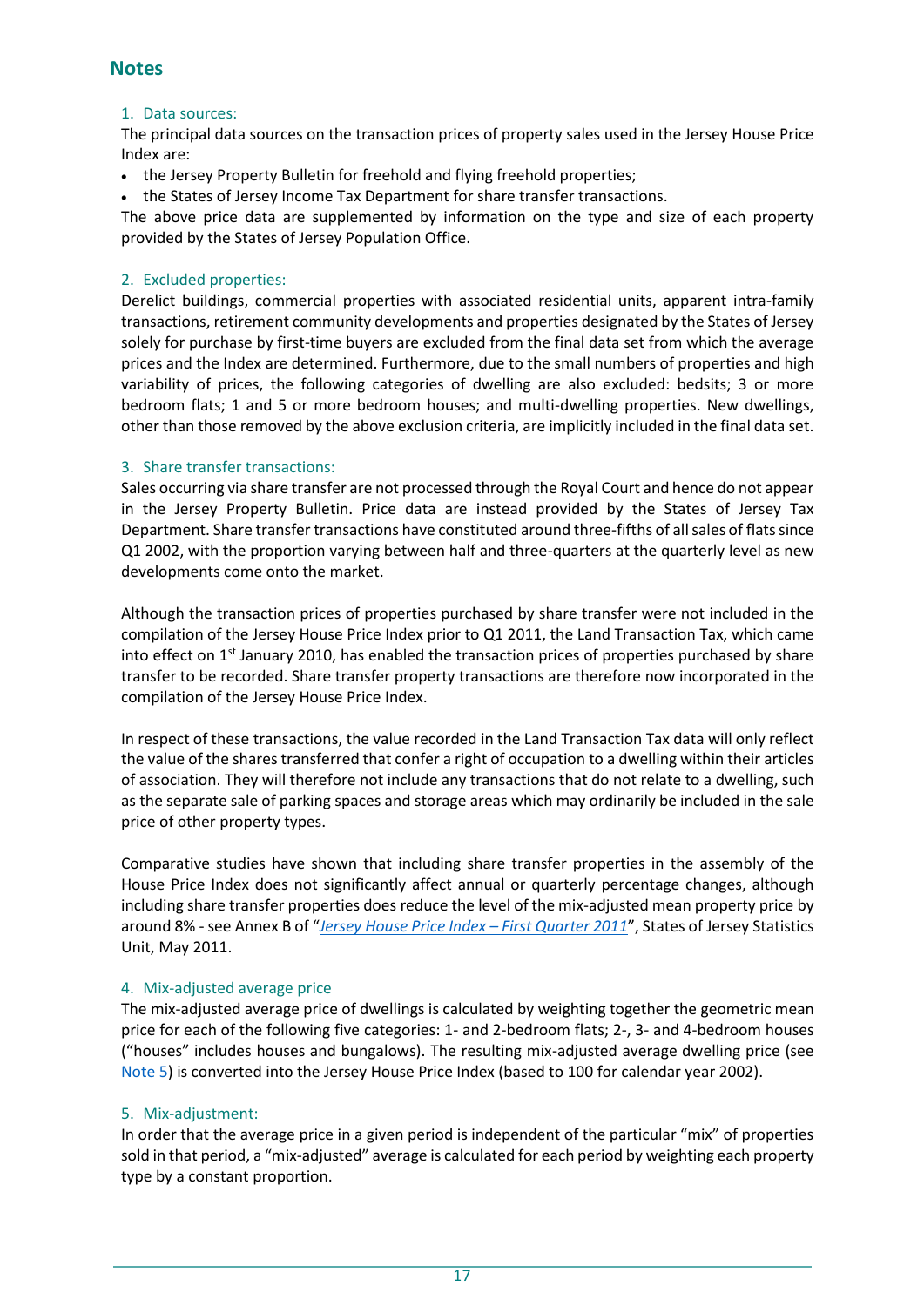Each year revised property-type weights are incorporated within each Q1 analysis, derived from the full preceding three-year period and including share transfer properties. In order to produce a continuous index series over time, the Q1 results are chain-linked.

*It should be emphasised that, as a consequence of re-weighting, mix-adjusted mean prices will not be comparable between calendar years, although they will be comparable within each calendar year. In order to calculate change between years, the mix-adjusted index should be used.*

#### <span id="page-17-0"></span>6. Four-quarter rolling average

Due to the relatively low turnover of properties in Jersey, the mix-adjusted House Price Index is susceptible to fluctuations which occur due to variance in the mix of properties sold from one quarter to another, in terms of quality, location and age, particularly when a number of properties from a new development become available for purchase in the same period. To moderate such effects, the Jersey House Price Index is presented on a rolling four-quarter basis in Figure 1.

### 7. Seasonal adjustment

Housing markets can, in principle, exhibit seasonal effects that affect property prices. In order to enable meaningful quarter-on-quarter comparison, the mix-adjusted house price index is seasonally adjusted using the Eurostat Demetra software package.

Seasonal adjustment is based on ongoing estimation of seasonal trends and as such is subject to revision. In order to ensure a reasonably stable series of data for the user, the seasonal model is revised once a year, in Q1, at which point the entire historic series will potentially be revised. These revisions are welcome as they derive from an expanded set of data and lead to better estimates of the seasonal pattern. Throughout the calendar year the most recent model will be utilised and therefore the monthly figures will not be subject to revision.

All other figures presented in this report, are based on the non-seasonally adjusted measures, unless otherwise stated.

### <span id="page-17-1"></span>8. Jersey Housing Market Activity Index

The Jersey Housing Market Activity Index is a derived index compiled from existing data sourced to produce the Jersey House Price Index and combines the mix adjusted average price of dwellings sold in Jersey with the total number of transactions that occurs during the same period to provide an indication of the total market activity.

The principal data sources are therefore the same as utilised for the Jersey House Price Index, and the list of excluded properties is the same as listed in **Note 2** above.

In respect of share transfer properties, whilst the individual share transfer transactions were not included in the compilation of the Jersey House Price Index prior to Q1 2011, the total number of transactions in each period were recorded via the share transfer consent process. This has allowed us to provide a full historical series back to Q1 2002, when the current House Price index methodology commenced.

The nature of the Jersey property market is that the turnover of properties is susceptible to seasonal fluctuations and therefore to moderate such effects, the Index is presented on a rolling four-quarter basis.

*Statistics Unit 22 February 2018*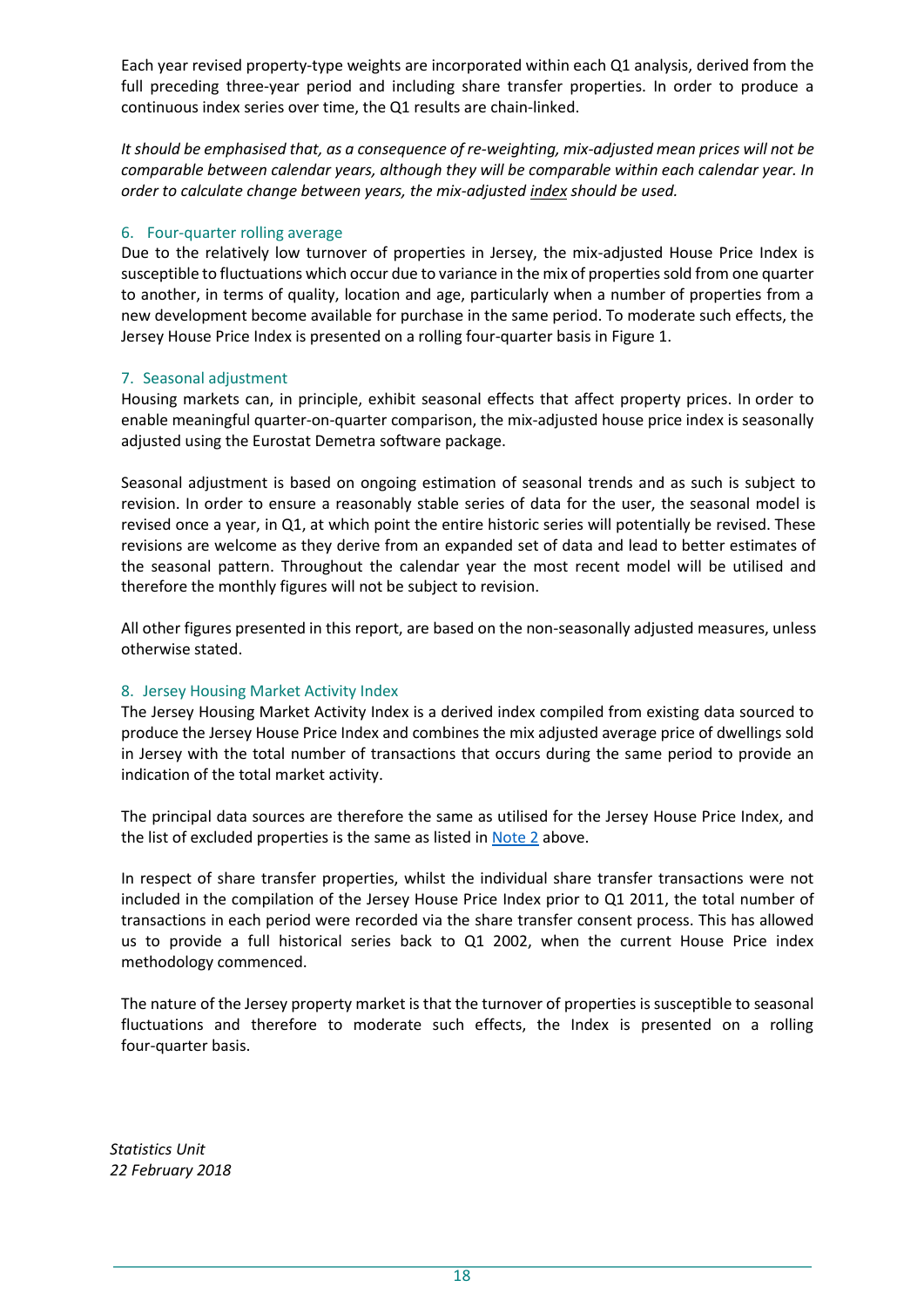### **Appendix A**

|      |                | Index $(n.s.a)$ | <b>Rolling four-quarter</b><br>average $(n.s.a)$ | <b>Seasonally adjusted</b><br>index series |
|------|----------------|-----------------|--------------------------------------------------|--------------------------------------------|
| 2007 | Q1             | 114.1           | 112.3                                            | 115.1                                      |
|      | Q2             | 119.1           | 115.1                                            | 119.6                                      |
|      | Q <sub>3</sub> | 129.0           | 118.6                                            | 126.0                                      |
|      | Q4             | 132.9           | 123.8                                            | 135.4                                      |
| 2008 | Q1             | 148.0           | 132.3                                            | 145.3                                      |
|      | Q <sub>2</sub> | 148.6           | 139.6                                            | 152.0                                      |
|      | Q <sub>3</sub> | 156.1           | 146.4                                            | 152.7                                      |
|      | Q4             | 149.0           | 150.4                                            | 152.1                                      |
| 2009 | Q1             | 155.9           | 152.4                                            | 151.3                                      |
|      | Q <sub>2</sub> | 150.2           | 152.8                                            | 150.7                                      |
|      | Q <sub>3</sub> | 152.1           | 151.8                                            | 150.9                                      |
|      | Q4             | 153.6           | 152.9                                            | 150.2                                      |
| 2010 | Q1             | 145.4           | 150.3                                            | 146.8                                      |
|      | Q2             | 145.4           | 149.1                                            | 146.7                                      |
|      | Q3             | 153.2           | 149.4                                            | 151.6                                      |
|      | Q4             | 154.7           | 149.7                                            | 153.9                                      |
| 2011 | Q1             | 149.3           | 150.6                                            | 152.9                                      |
|      | Q2             | 152.7           | 152.5                                            | 149.3                                      |
|      | Q <sub>3</sub> | 144.2           | 150.2                                            | 145.6                                      |
|      | Q4             | 144.9           | 147.8                                            | 143.6                                      |
| 2012 | Q1             | 142.5           | 146.1                                            | 146.1                                      |
|      | Q2             | 151.6           | 145.8                                            | 147.1                                      |
|      | Q <sub>3</sub> | 144.4           | 145.9                                            | 145.6                                      |
|      | Q4             | 145.2           | 145.9                                            | 145.3                                      |
| 2013 | Q1             | 148.0           | 147.3                                            | 145.9                                      |
|      | Q2             | 142.2           | 144.9                                            | 145.7                                      |
|      | Q <sub>3</sub> | 147.3           | 145.7                                            | 143.8                                      |
|      | Q4             | 140.2           | 144.4                                            | 142.2                                      |
| 2014 | Q1             | 142.2           | 143.0                                            | 144.5                                      |
|      | Q2             | 152.1           | 145.4                                            | 148.6                                      |
|      | Q <sub>3</sub> | 147.6           | 145.5                                            | 150.3                                      |
|      | Q4             | 155.0           | 149.2                                            | 152.7                                      |
| 2015 | Q1             | 152.8           | 151.9                                            | 153.0                                      |
|      | Q2             | 148.3           | 150.9                                            | 152.3                                      |
|      | Q <sub>3</sub> | 158.4           | 153.6                                            | 156.1                                      |
|      | Q4             | 159.5           | 154.8                                            | 157.9                                      |
| 2016 | Q1             | 155.1           | 155.3                                            | 155.2                                      |
|      | Q2             | 160.9           | 158.5                                            | 160.6                                      |
|      | Q <sub>3</sub> | 161.0           | 159.1                                            | 161.5                                      |
|      | Q4             | 164.9           | 160.5                                            | 164.3                                      |
| 2017 | Q1             | 159.9           | 161.7                                            | 160.2                                      |
|      | Q2             | 163.7           | 162.4                                            | 163.6                                      |
|      | Q <sub>3</sub> | 165.1           | 163.4                                            | 165.5                                      |
|      | Q4             | 171.8           | 165.1                                            | 170.1                                      |

### <span id="page-18-0"></span>**Table A1: Jersey House Price Index** *(including share transfer properties)*

*n.s.a. non-seasonally adjusted;*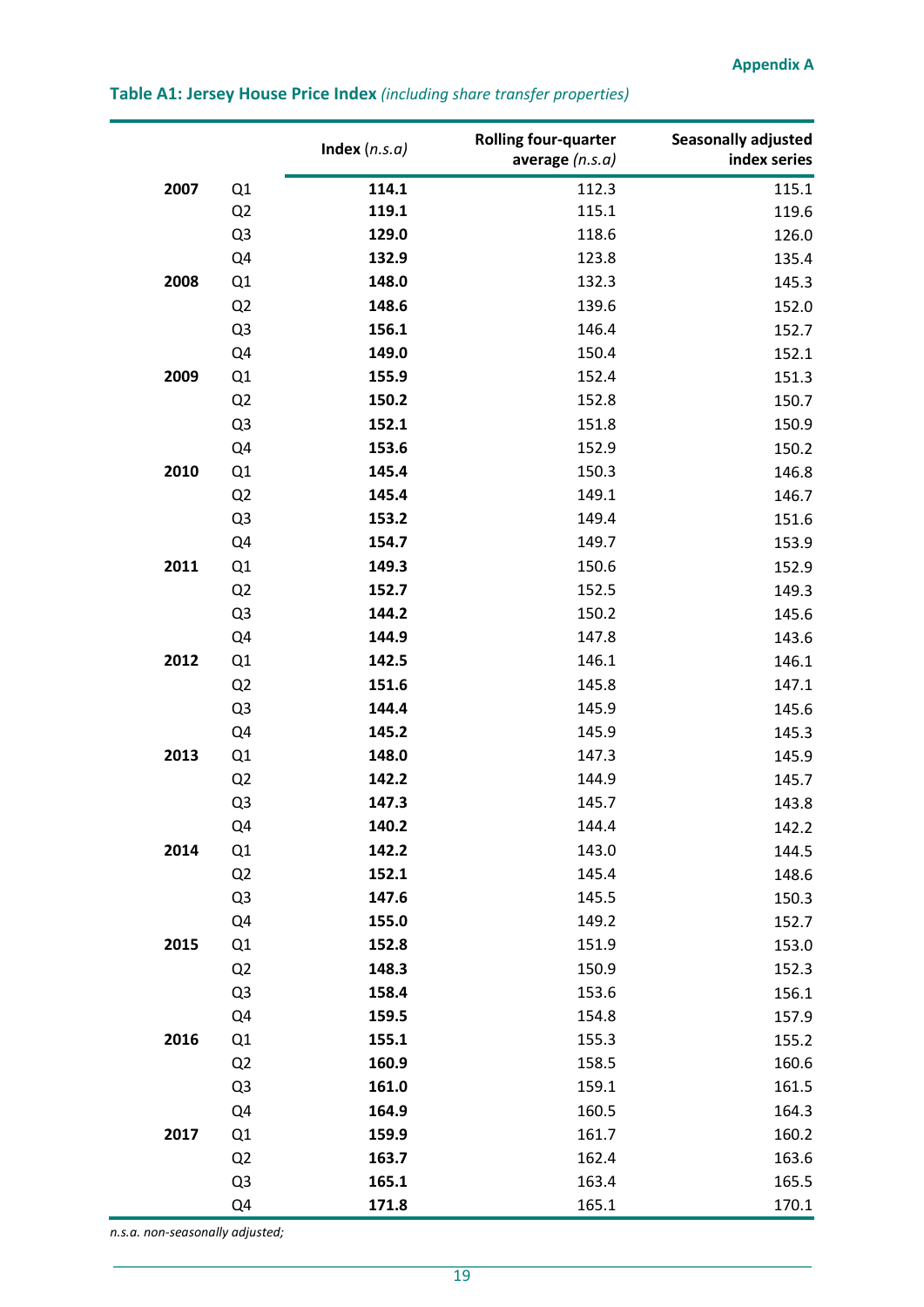### **Table A2: Jersey House Market Activity Index**

|      |                      | <b>Index</b>   | Rolling four-quarter average |
|------|----------------------|----------------|------------------------------|
| 2005 | Q1                   | 75.9           | 106.5                        |
|      | Q <sub>2</sub>       | 137.3          | 113.0                        |
|      | Q3                   | 137.6          | 121.9                        |
|      | Q4                   | 116.4          | 116.8                        |
| 2006 | Q1                   | 117.3          | 127.2                        |
|      | Q <sub>2</sub>       | 164.9          | 134.1                        |
|      | Q3                   | 153.5          | 138.0                        |
|      | Q4                   | 158.1          | 148.5                        |
| 2007 | Q1                   | 128.1          | 151.2                        |
|      | Q <sub>2</sub>       | 153.0          | 148.2                        |
|      | Q3                   | 173.3          | 153.2                        |
|      | Q4                   | 167.9          | 155.6                        |
| 2008 | Q1                   | 164.8          | 164.8                        |
|      | Q <sub>2</sub>       | 196.5          | 175.6                        |
|      | Q3                   | 154.1          | 170.8                        |
|      | Q4                   | 92.3           | 151.9                        |
| 2009 | Q1                   | 130.9          | 143.4                        |
|      | Q <sub>2</sub>       | 135.0          | 128.1                        |
|      | Q3                   | 108.0          | 116.6                        |
|      | Q4                   | 132.2          | 126.6                        |
| 2010 | Q1                   | 105.5          | 120.2                        |
|      | Q <sub>2</sub>       | 126.4          | 118.0                        |
|      | Q3                   | 159.6          | 130.9                        |
|      | Q4                   | 125.6          | 129.3                        |
| 2011 | Q1                   | 123.9          | 133.9                        |
|      | Q <sub>2</sub>       | 115.2          | 131.1                        |
|      | Q3                   | 127.4          | 123.0                        |
|      | Q4                   | 125.5          | 123.0                        |
| 2012 | Q1                   | 153.0          | 130.3                        |
|      | Q <sub>2</sub>       | 148.2          | 138.5                        |
|      | Q3                   | 117.7          | 136.1                        |
|      | Q4                   | 131.5          | 137.6                        |
| 2013 | Q1                   | 90.9           | 122.1                        |
|      | Q <sub>2</sub><br>Q3 | 125.1<br>166.7 | 116.3<br>128.5               |
|      | Q4                   | 145.1          | 131.9                        |
| 2014 | Q1                   | 134.3          | 142.8                        |
|      | Q <sub>2</sub>       | 162.8          | 152.2                        |
|      | Q3                   | 153.2          | 148.9                        |
|      | Q4                   | 178.8          | 157.3                        |
| 2015 | Q1                   | 144.9          | 159.9                        |
|      | Q <sub>2</sub>       | 174.7          | 162.9                        |
|      | Q3                   | 168.4          | 166.7                        |
|      | Q4                   | 209.7          | 174.4                        |
| 2016 | Q1                   | 158.2          | 177.8                        |
|      | Q <sub>2</sub>       | 191.3          | 181.9                        |
|      | Q3                   | 226.2          | 196.4                        |
|      | Q4                   | 240.5          | 204.1                        |
| 2017 | Q1                   | 184.4          | 210.6                        |
|      | Q <sub>2</sub>       | 249.3          | 225.1                        |
|      | Q3                   | 216.5          | 222.7                        |
|      | Q4                   | 244.4          | 223.7                        |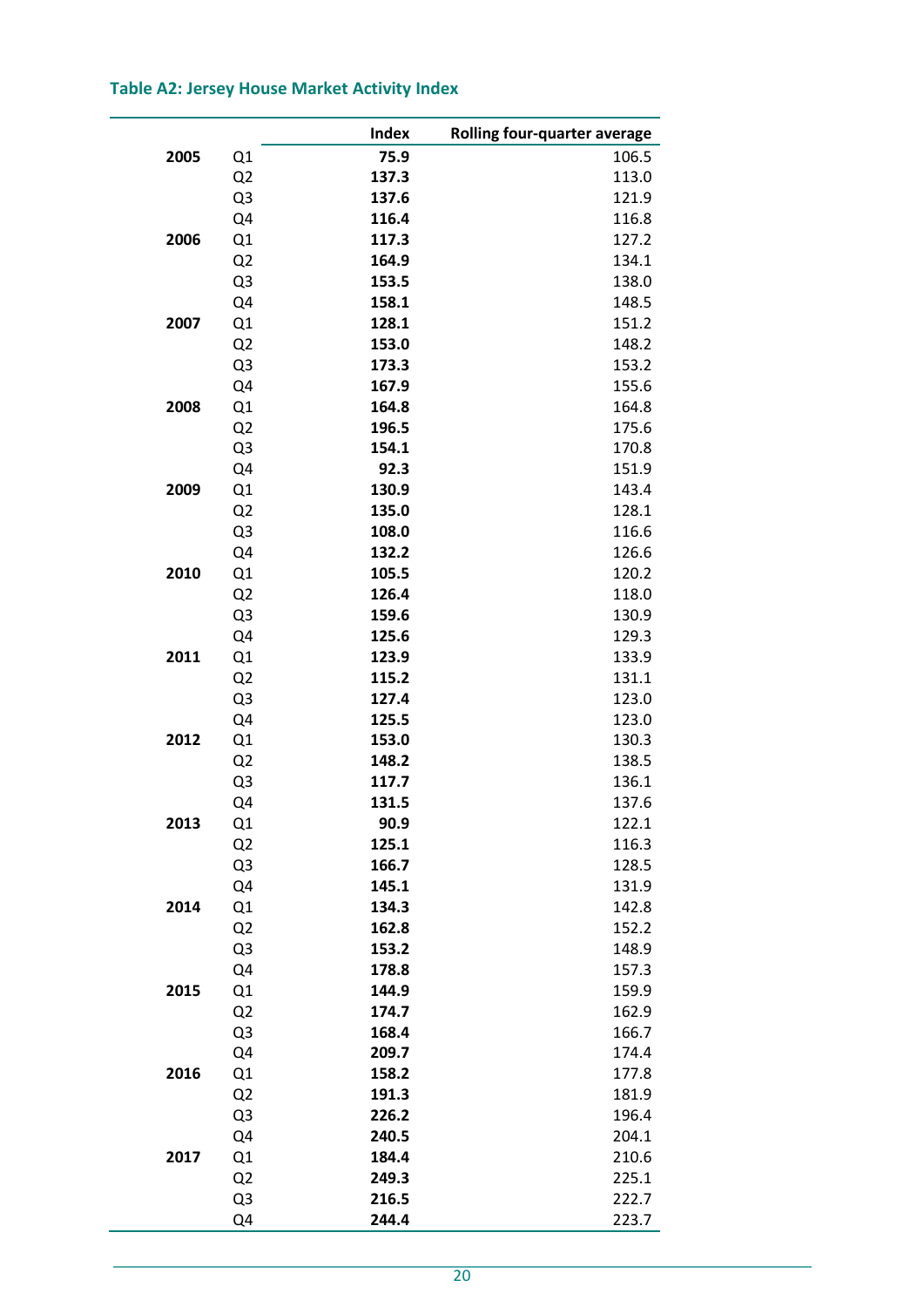|      | <b>Flats</b> |          | <b>Houses</b> |          |          |  |
|------|--------------|----------|---------------|----------|----------|--|
|      | 1-bed        | 2-bed    | 2-bed         | 3-bed    | 4-bed    |  |
| 2010 | £213,000     | £308,000 | £409,000      | £512,000 | £715,000 |  |
| 2011 | £198,000     | £333,000 | £383,000      | £511,000 | £680,000 |  |
| 2012 | £205,000     | £342,000 | £391,000      | £487,000 | £671,000 |  |
| 2013 | £210,000     | £332,000 | £375,000      | £484,000 | £674,000 |  |
| 2014 | £211,000     | £341,000 | £405,000      | £502,000 | £694,000 |  |
| 2015 | £214,000     | £332,000 | £422,000      | £527,000 | £744,000 |  |
| 2016 | £219,000     | £349,000 | £415,000      | £534,000 | £824,000 |  |
| 2017 | £227,000     | £355,000 | £420,000      | £556,000 | £835,000 |  |

### **Table A3: Calendar year, mean property prices, 2010-2017**

### **Table A4: Calendar year, median property prices, 2010-2017**

|      | <b>Flats</b> |          | <b>Houses</b> |          |  |          |  |          |
|------|--------------|----------|---------------|----------|--|----------|--|----------|
|      | 1-bed        | 2-bed    |               | 2-bed    |  | 3-bed    |  | 4-bed    |
| 2010 | £214,000     | £295,000 |               | £393,000 |  | £475,000 |  | £716,000 |
| 2011 | £182,000     | £295,000 |               | £375,000 |  | £465,000 |  | £688,000 |
| 2012 | £198,000     | £300,000 |               | £390,000 |  | £455,000 |  | £638,000 |
| 2013 | £210,000     | £305,000 |               | £360,000 |  | £445,000 |  | £650,000 |
| 2014 | £210,000     | £320,000 |               | £375,000 |  | £475,000 |  | £660,000 |
| 2015 | £215,000     | £315,000 |               | £400,000 |  | £483,000 |  | £740,000 |
| 2016 | £220,000     | £320,000 |               | £400,000 |  | £495,000 |  | £770,000 |
| 2017 | £226,000     | £330,000 |               | £407,000 |  | £525,000 |  | £755,000 |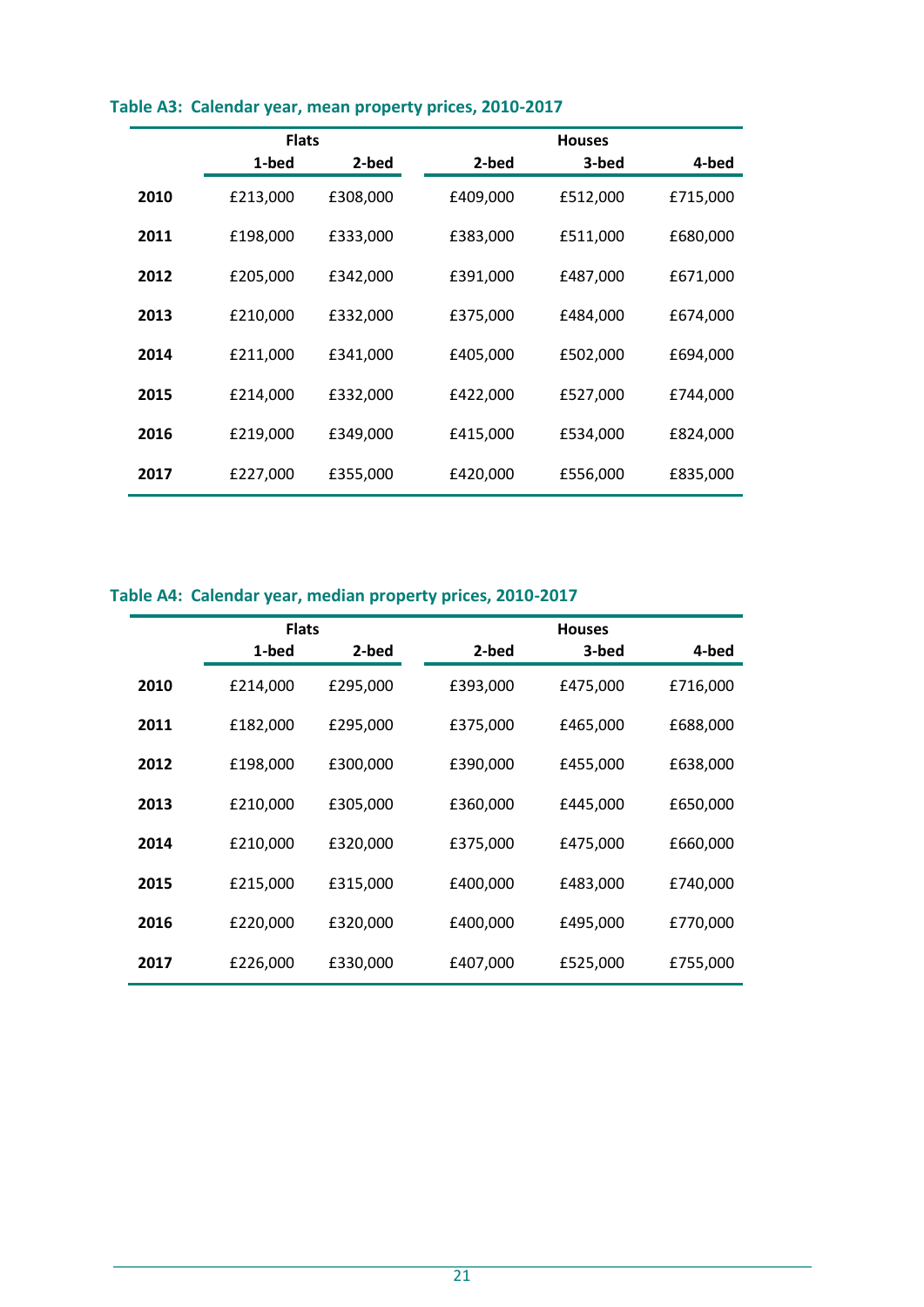#### **Appendix B**

### **Jersey Private Sector Rental Index**

The Statistics Unit published a rental index from 2007 until 2012 using prices recorded by the Population Office. The index has not been produced since December 2012 following a change in law that meant the Population Office no longer recorded this data.

Since June 2015, the Statistics Unit has been collecting data in order to produce a revised index and this was first published in the Second Quarter 2016 House Price Index report. The revised index uses advertised rental prices from both internet and classified adverts. Other jurisdictions currently use this method where there is no suitable administrative data source. The index is:

- mix adjusted
- weighted to reflect the private rental property stock on the island
- chain linked to the original Jersey Private Sector Rental Index

Due to the small numbers of properties and high variability of rents, the following categories of dwelling are excluded: 3- or more bedroom flats, 1-bedroom and 5- or more bedroom houses. All non-domestic dwellings are also excluded. The average (geometric mean) rental price of dwellings is calculated by weighting together the average rents for each of the following categories: bedsits, 1- and 2- bedroom flats and 2-, 3- and 4-bedroom houses. "Qualified" (entitled and licensed) and registered are also weighted separately.

As in the methodology for the Jersey House Price Index, to ensure the average rental cost in a given period is independent of the particular "mix" of properties recorded in that period, a "mix adjusted" average is calculated for each period by weighting each property type by a constant proportion based on details of the rental market stock gathered in the 2011 census.

The resulting mix-adjusted average rental price is converted into the Jersey Private Sector Rental Index (based to 100 for calendar year 2002).

Figure B1 and Table B1 below detail this revised index



## Figure B1 – Jersey Private Sector Rental Index, Q1 2002 to Q4 2017

- On a rolling four-quarter basis, rental prices in Jersey was essentially unchanged during the year ending Q4 2017 compared with the year ending Q3 2017
- On a quarterly basis, rental prices in Jersey have decreased by 1% compared to the previous quarter and are essentially unchanged (an increase of less than 1%) compared to the corresponding quarter of 2016 (Q4 2016).